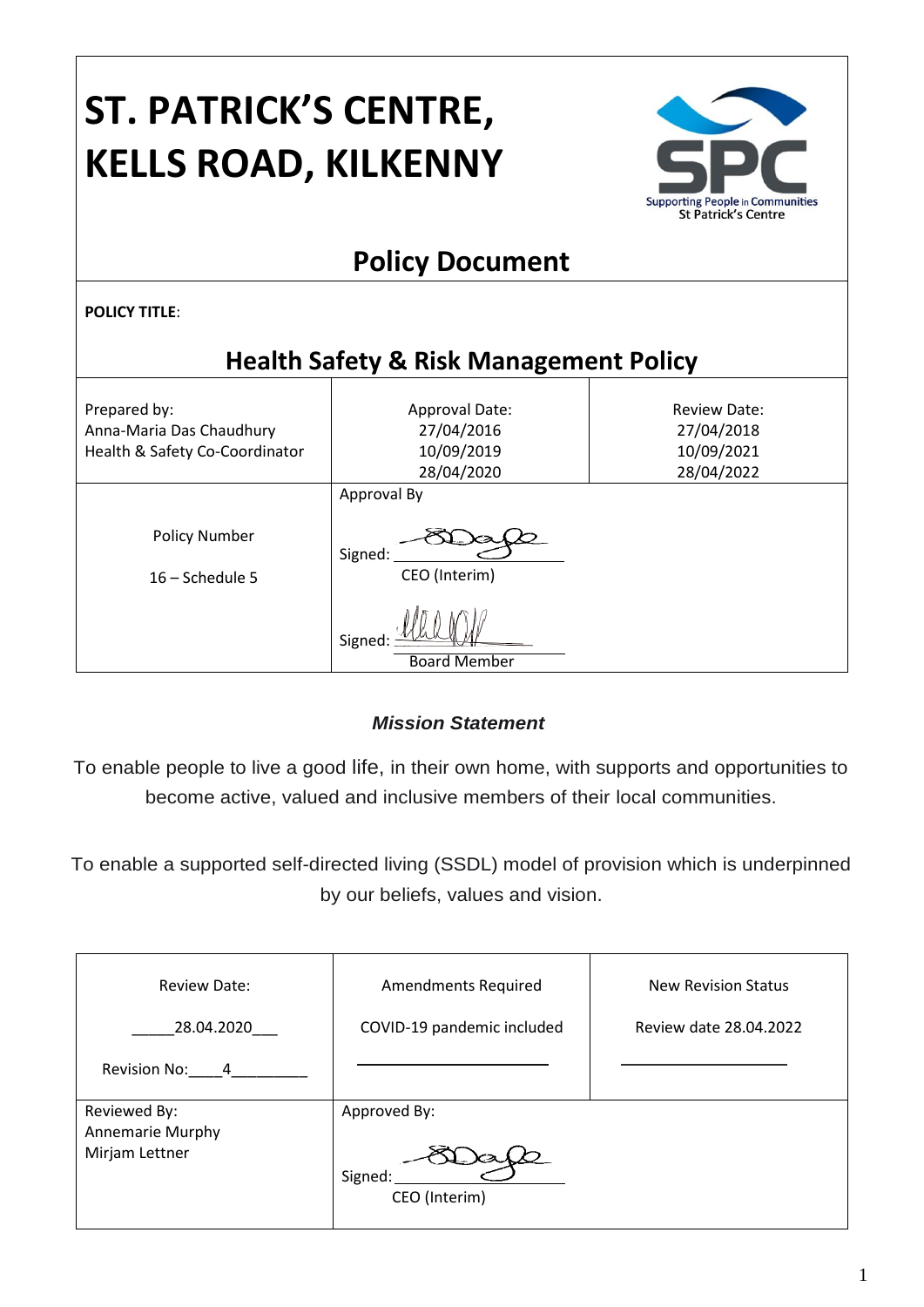### **Contents**

| 1. |            |                                                                                                     |  |
|----|------------|-----------------------------------------------------------------------------------------------------|--|
| 2. |            |                                                                                                     |  |
| 3. |            |                                                                                                     |  |
| 4. |            |                                                                                                     |  |
| 5. |            |                                                                                                     |  |
| 6. |            |                                                                                                     |  |
| 7. |            |                                                                                                     |  |
| 8. |            | The Identification, Recording and Investigation of, and Learning from, Serious Incidents or Adverse |  |
| 9. |            |                                                                                                     |  |
|    |            | 10. Communication of Health Safety & Risk Management Policy, Health & Safety Statement, Risk        |  |
|    |            |                                                                                                     |  |
|    |            |                                                                                                     |  |
|    | Appendix 1 |                                                                                                     |  |
|    |            |                                                                                                     |  |
|    | Appendix 3 |                                                                                                     |  |
|    |            |                                                                                                     |  |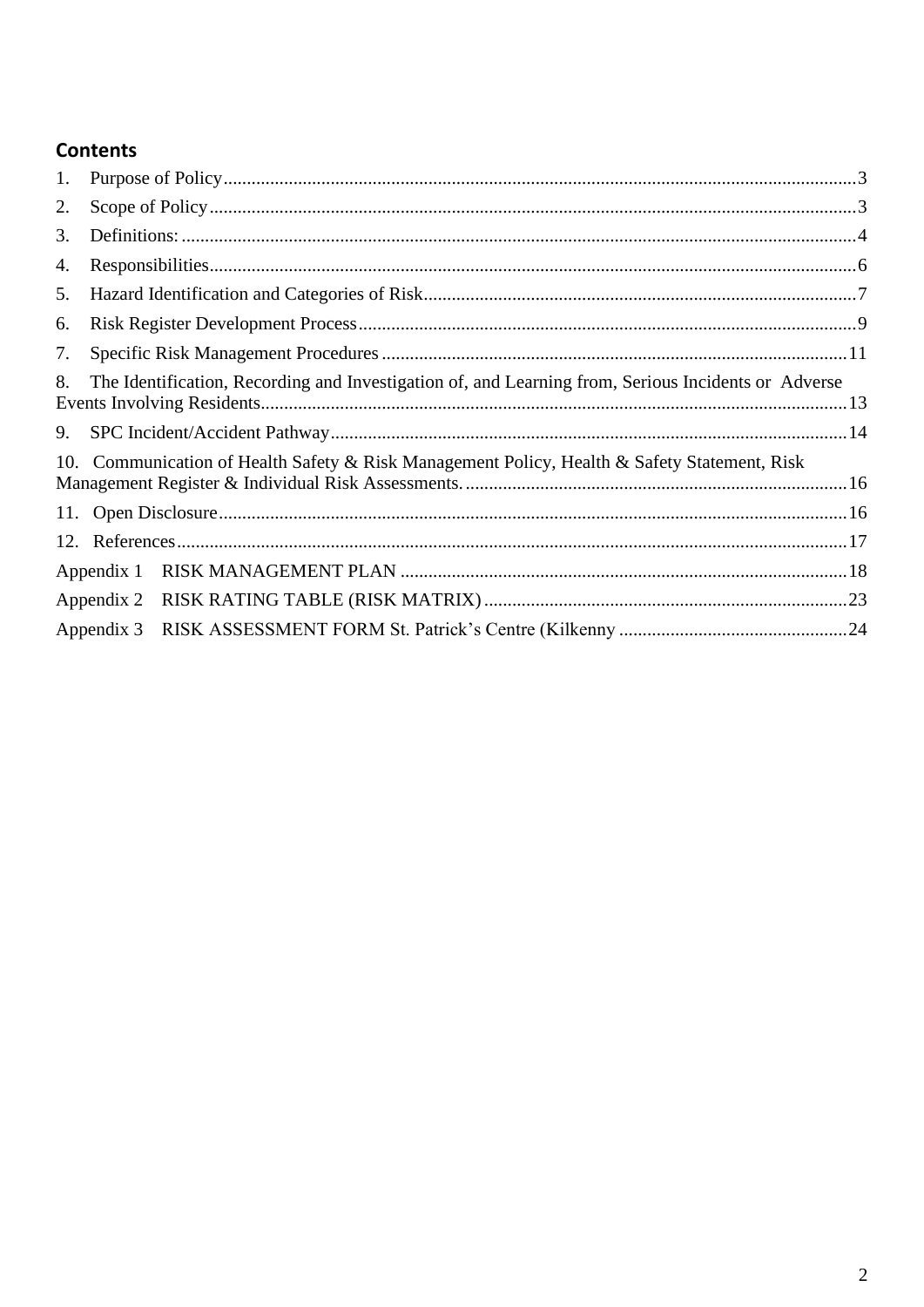#### <span id="page-2-0"></span>**1. Purpose of Policy**

- 1.1 Health, Safety & Risk Management is the systematic process to positively identify, assess, treat and manage health, safety and risk. The purpose of this policy is to provide a framework for employees to identify, assess and rate health, safety and risks and to develop strategies in managing risk. This policy should be read in conjunction with:
	- Complaints Policy
	- Fire Safety Policy, PEEPs & CEEPs
	- Behaviours that Challenge Policy
	- Missing Persons Policy
	- Health and Safety Statement Policy
	- Accident/Incident Form and Pathway
	- Risk Register
	- Infection Control Policy
	- Individual Risk Management Plans
	- Personal Support Plans
	- Guidance for Designated Centres-Risk Management (HIQA 2014)

#### <span id="page-2-1"></span>**2. Scope of Policy**

- 2.1 The Policy applies to all employees of St. Patrick's Centre, Kilkenny (SPC) and is aligned to the HSE Integrated Risk Management Policy 2017. Health, Safety & Risk Management is not solely about managing risks. According to the World Health Organisation it is 'a means of identifying, assessing, prioritising and controlling risks across an organisation. A coordinated and cost-effective application of resources to reduce the impact of adverse events is required. Risk Management is a continuous process and has two key components i.e.
	- 2.1.1 Proactive (preventative uses information to prevent harm or loss). SPC as a service provider is committed to being proactive in its approach to risk management. The people using the service are supported to live good and meaningful lives inclusive of risk as risk taking is an important part of a person's development. (Guidance for Designated Centres Risk Management, October 2014).
	- 2.1.2 Responsive (reactive action is taken following an adverse event, incident or near miss).

SPC is required by regulation and standards to have a Risk Management Policy and Procedure in place which includes the identification, assessment, management and ongoing review of risks through the organisation at two levels: -

- 2.1.2.1 A Corporate Level: which relate to risks to SPC, such as risks to its financial viability, reputation or risk associated with change and transition, risks to employees and visitors i.e. SPC Corporate Risk Register.
- 2.1.2.2 An Individual Level: which are risks that directly affect the person using the service? These risks are managed in Individual Risk Assessments. Individual Risk Assessments shall be developed in a person centred approach involving the person supported, their family/representative and employees.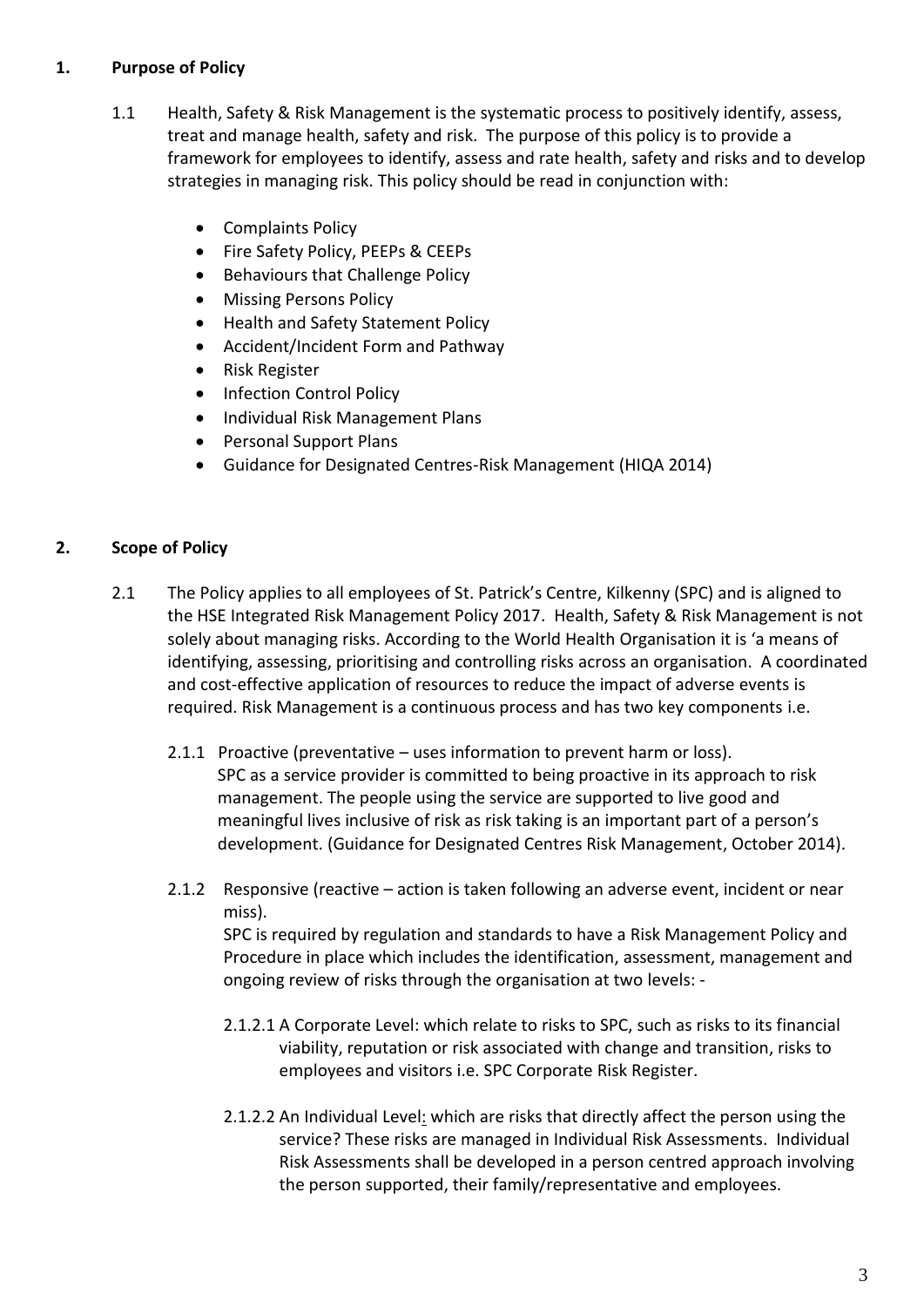- 2.2 This policy is designed to ensure:
	- 2.2.1 That Health, Safety & Risk Management principles are integrated into all aspects of service delivery.
	- 2.2.2 That employees are informed and knowledgeable about positive risk management through training and development.
	- 2.2.3 That all hazards/risks are identified and managed proactively.
	- 2.2.4 That all accidents, incidents, complaints and near misses are effectively managed.
	- 2.2.5 That all notifiable incidents are reported to the relevant authority on time and in line with protocol (i.e. An Garda Siochana, HIQA, HSE, TUSLA, NIMS/State Claims Agency, HSA and SPC Board of Management).
	- 2.2.6 That transparent processes and good practice are in place.
	- 2.2.7 That management decisions are supported.
	- 2.2.8 That accountability is improved.
	- 2.2.9 That quality and efficiency is increased.
	- 2.2.10 That there is immediate risk prioritisation.
	- 2.2.11 That positive attitudes are instilled in implementing risk controls.
	- 2.2.12 That people supported are enabled to maximise their autonomy to realise their will and preference within a person centred ethos.
- 2.3 This policy has been reviewed in light of the outbreak of the global COVID-19 pandemic. St. Patrick's Centre (Kilkenny) (SPC) acknowledges that during events like a global pandemic all operational and therapeutic supports need to be risk assessed as outlined in this Risk Management Policy to ensure a safe service for all people supported.

In order to ensure a safe service and consistent with HSE advices, SPC is availing of support from Infection Prevention and Control Hub for designated centres in HIQA. The aim of the HIQA Infection Prevention and Control Hub is to provide a direct line of contact for providers and staff of social care services to offer guidance and support during the COVID-19 pandemic around infection control issues.

The HIQA Infection Prevention and Control Hub services will provide support and guidance on:

- outbreak preparedness
- outbreak management advice to include:
	- resident placement
	- cohorting and special measures in centres where isolation is not possible
	- staff cohorting in the management of suspected and infected cases
	- transmission-based precautions
	- standard precautions.

The SPC Emergency and Continuity Plan will guide the service during the COVID-19 pandemic. Risk assessments and Standard Operating procedures are being developed and made available to all staff members to ensure the adherence to all guidance and procedures.

#### <span id="page-3-0"></span>**3. Definitions:**

#### **3.1 Risk: Organisational:**

Risk can be defined at "the chance of something happening that will have an impact on the achievement of organisational stated objectives" (HSE 2008) or "the effect of uncertainty on objectives" (ISO 31000: 2009). Risk: Individual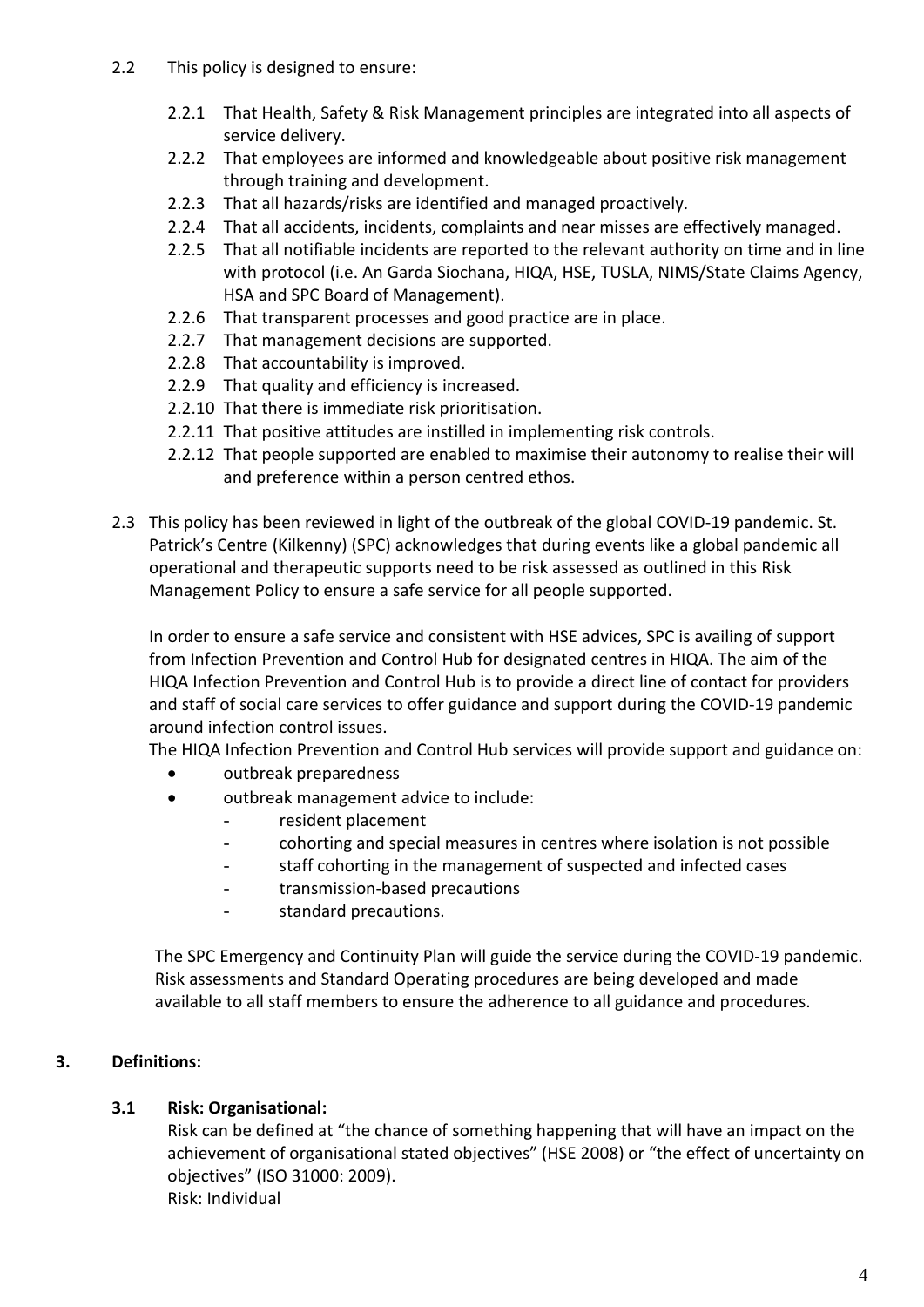Risk is 'a means of identifying, assessing, prioritising and controlling risks across an organisation, with a coordinated and cost-effective application of resources to minimise, monitor and control the probability and/or impact of adverse events or to maximize the realisation of opportunities' World Health Organisation.

#### **3.2 Risk Management:**

The culture, processes and structures that are directed towards, realising potential opportunities whilst managing adverse effects. 'It is important to be aware that not every situation or activity entails a risk that needs to be assed or manged. The risk may be minimal and no greater for the person who uses the service than it would be for someone who is not using a service'. (Guidance for Designated Centres Risk Management')

#### **3.3 Integrated Risk Management:**

A continuous, proactive and systematic process to understand, manage and communicate risk from an organisation-wide perspective. It is about contributing to strategic decision making in the achievement of an organisation's overall corporate objectives.

#### **3.4 Risk Management Process:**

The systematic application of management policies, procedures and practices to the task of communicating, establishing the context, identifying, analysing, evaluating, treating, monitoring and reviewing risk.

#### **3.5 Risk Assessment:**

The overall process of risk identification, risk analysis and risk evaluation.

#### **3.6 Risk Register:**

A risk register is a database of risks that face an organisation at any one time. Always changing to reflect the dynamic nature of risk and the organisation's management of them, its purpose is to help managers prioritise available resources to minimise risk and target improvements to best effect.

#### **3.7 Monitor:**

To check, supervise, observe critically or measure the progress of an activity, action or system on a regular basis in order to identify change from the performance level required or expected.

#### **3.8 Safety:**

The state of being safe, the condition of being protected against physical, social, spiritual, financial, political, emotional, occupational, psychological or other types or consequences of failure, damage, error, accidents, harm or any other event which could be considered not desirable.

#### **3.9 Quality:**

Doing the right thing consistently to ensure the best outcomes for service users, satisfaction for all people supported, retention of employees and facilitation of excellent financial performance.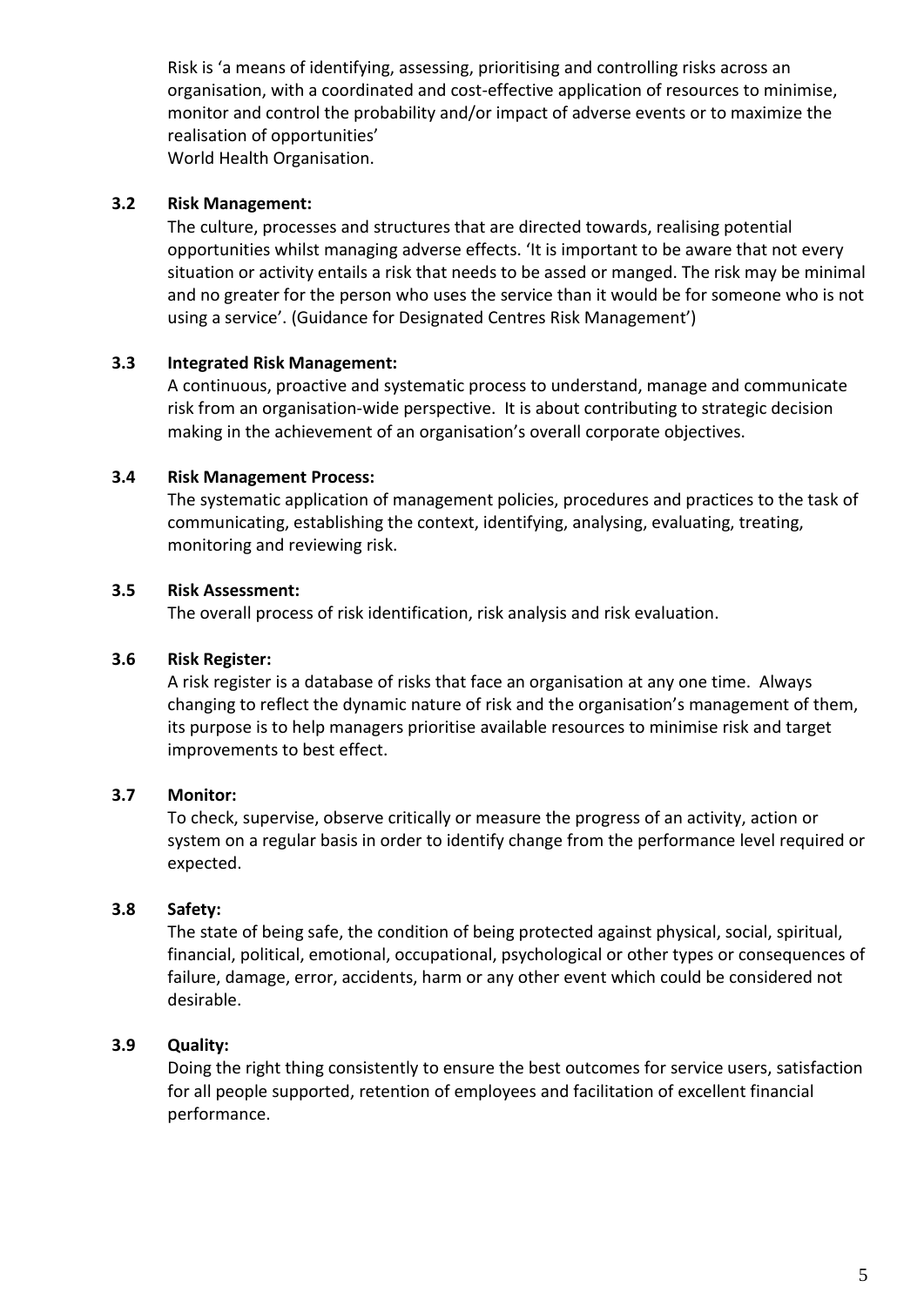#### <span id="page-5-0"></span>**4. Responsibilities**

#### **4.1 The Service Provider (SPC)**

- 4.1.1 Risk Management responsibility rests with SPC who has overall responsibility for ensuring that procedures and processes are in place to enable adherence to this Policy.
- 4.1.2 Under the Health Act 2007 (CARE AND SUPPORT OF RESIDENTS IN DESIGNATED CENTRES FOR PERSONS (CHILDREN AND ADULTS) WITH DISABILITIES) REGULATIONS 2013, SPC must ensure the following risk management procedures are in place:
	- 4.1.2.1 Hazard identification and assessment of risks throughout each department and house is assessed, acted upon and review dates set to reduce the risk within each service area.
	- 4.1.2.2 Measures and actions to control the risks identified, where additional resources are required, SPC must make the required resources available to the relevant personnel.
	- 4.1.2.3 Measures and actions to control the following specified risks:
		- the unexpected absence of any resident
		- accidental injury to residents, visitors or staff,
		- aggression and violence, and
		- self-harm;
	- 4.1.2.4 Arrangements for the identification, recording and investigation of, and learning from serious incidents or adverse events involving people supported are in place and followed through.
	- 4.1.2.5 Arrangements to ensure that risk control measures are proportional to the risk identified and that consideration is given to any adverse impact that such measures might have on the quality of life of the people we support.
- 4.1.2 SPC will ensure that there are systems in place for the assessment, management and ongoing review of risk, including a system for responding to emergencies.
- 4.1.3 SPC will ensure there is provision of adequate training and awareness of Health, Safety & Risk Management.
- 4.1.4 SPC will ensure the Corporate Risk Register is maintained including reviews and same is provided to HSE per Service Agreement.

#### **4.2 Management**

- 4.2.1 Anyone in a position of leadership is responsible for the following in relation to Risk Management:
- 4.2.2 That they and all their employees within their responsibility are familiar with the contents of the Risk Management Policy and are working to adhere to this policy to proactively manage risk.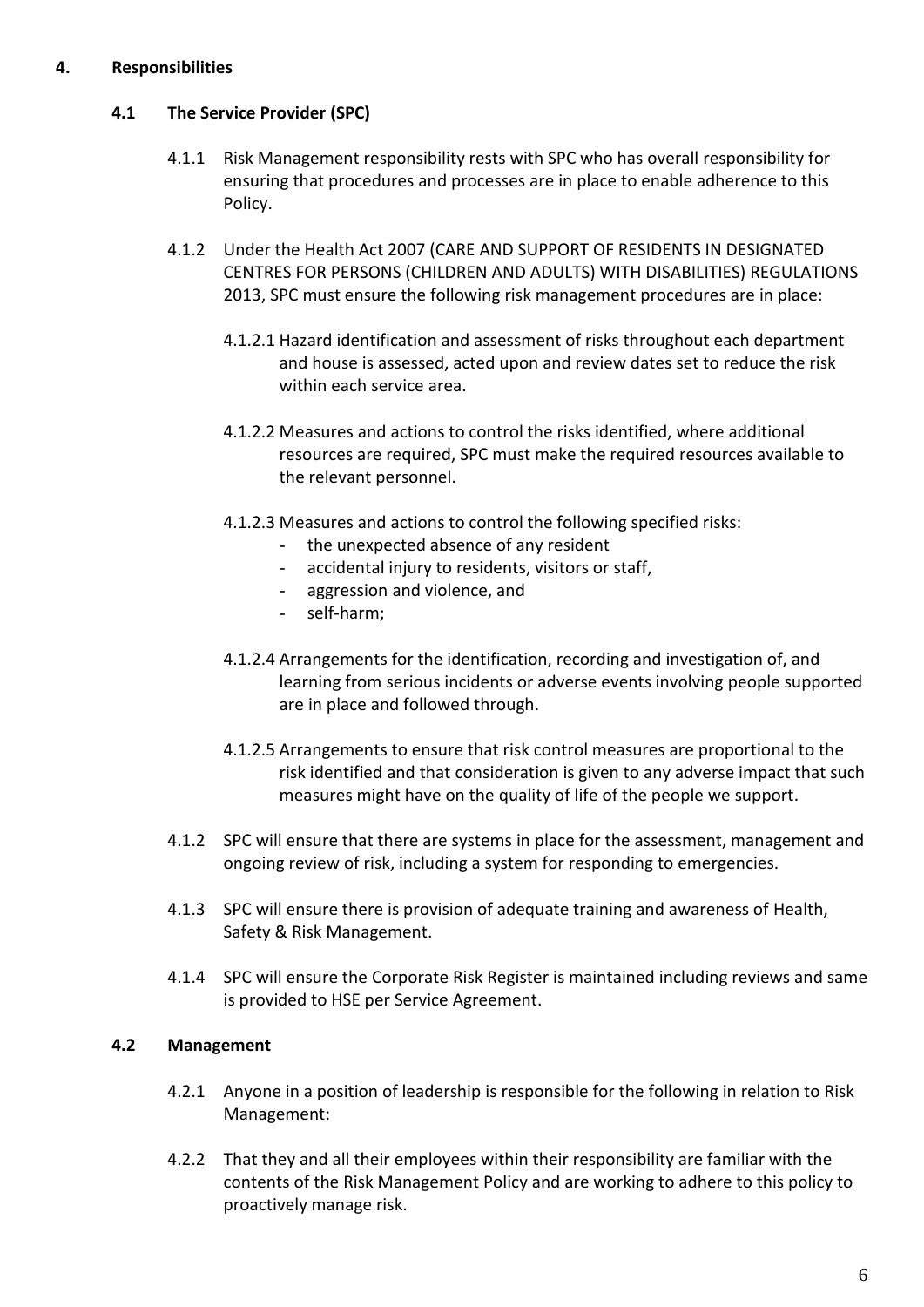- 4.2.3 To complete Individual Risk Assessments, identification of appropriate controls and supporting the implementation of these controls.
- 4.2.4 Ensure that all policies, procedures, protocols and guidelines designed to manage risks are implemented as appropriate.
- 4.2.5 They identify, assess and manage risk using a balanced approach within their area of control. This should identify what is and what is not an acceptable risk.
- 4.2.6 Ensure that all hazards are managed proactively i.e. development of risk assessments, safety statements and risk registers for their department and/or house in co-operation with line managers.
- 4.2.7 Ensure that all incidents/complaints/near misses are reported, effectively managed, including action, review, monitoring, learning and escalation.
- 4.2.8 The identification of new risks that cannot be managed locally are forwarded to the Health & Safety Department.
- 4.2.9 It is the responsibility of all CSMs, PICs and Team Leaders to ensure that all staff are familiar with house specific emergency response procedures.

#### **4.3 Employees**

- 4.3.1 All direct support employees are responsible for the following in relation to Risk Management.
	- 4.3.2 It is the responsibility of all employees to be familiar with this policy.
	- 4.3.3 Report any hazards, near misses and incidents not in compliance with this policy.
	- 4.3.4 All employees are responsible for the identification of risks in their area of work and involvement in individual Risk Assessment activities and effective reporting on variations that may impact on the risk management outcomes.

#### <span id="page-6-0"></span>**5. Hazard Identification and Categories of Risk**

- 5.1 Risk/Hazards can be categorised as: clinical, public liability and employee liability. The following are the risk areas identified:-
	- 5.1.1 Risk of injury to People supported/Employees and the Public
	- 5.1.2 Professional Standards Risks
	- 5.1.3 Objectives and Project Risks
	- 5.1.4 Business Continuity Risks
	- 5.1.5 Financial Risks
	- 5.1.6 Reputational Risks
	- 5.1.7 Environmental Risks and
	- 5.1.8 Audit/Inspection/Accreditation/Standards/Legislative Risks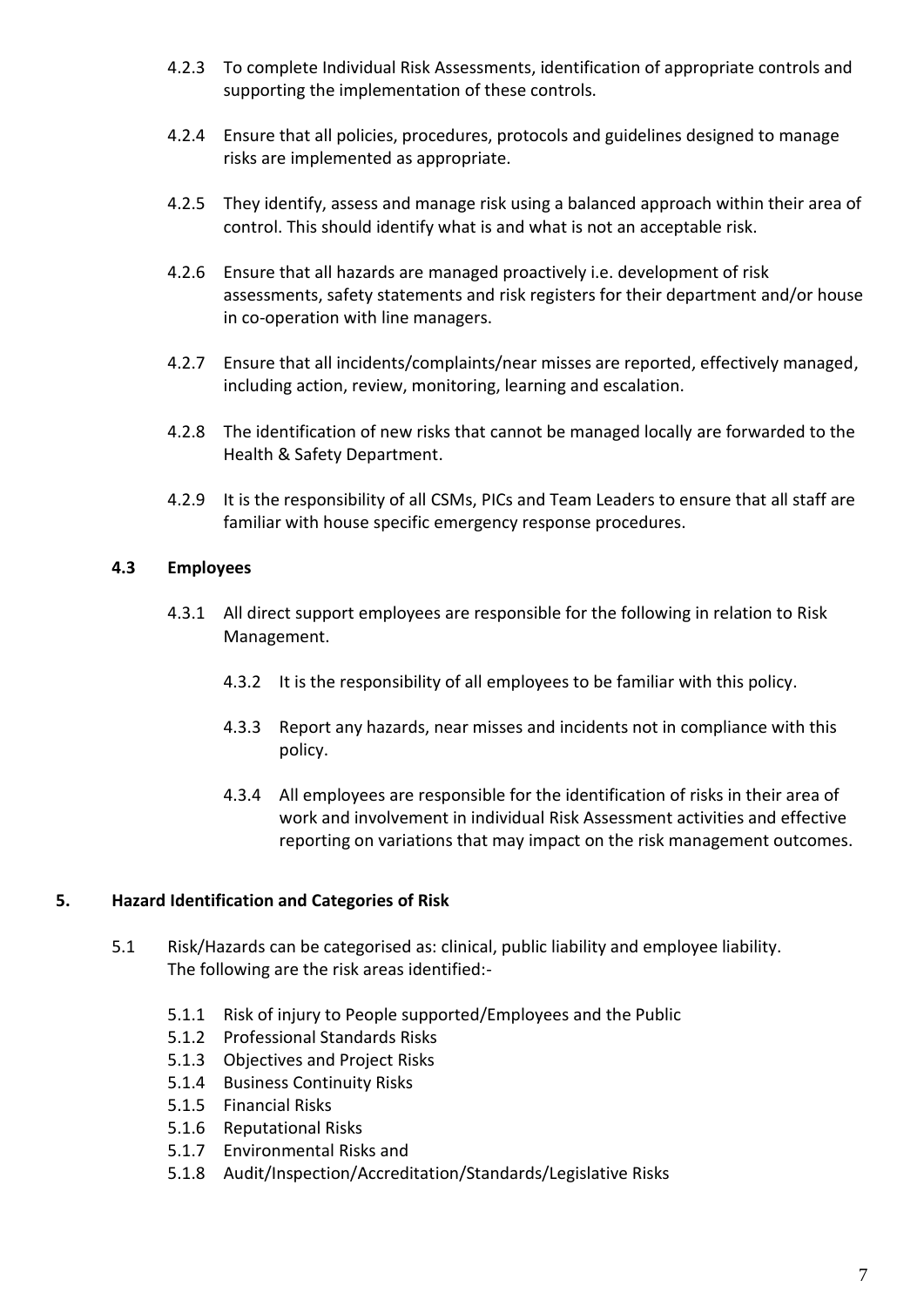5.2 Appendix 1 *'SPC Risk Management Plan*' contains a list of categories of risk. This is not an exhaustive list and can be added to as required.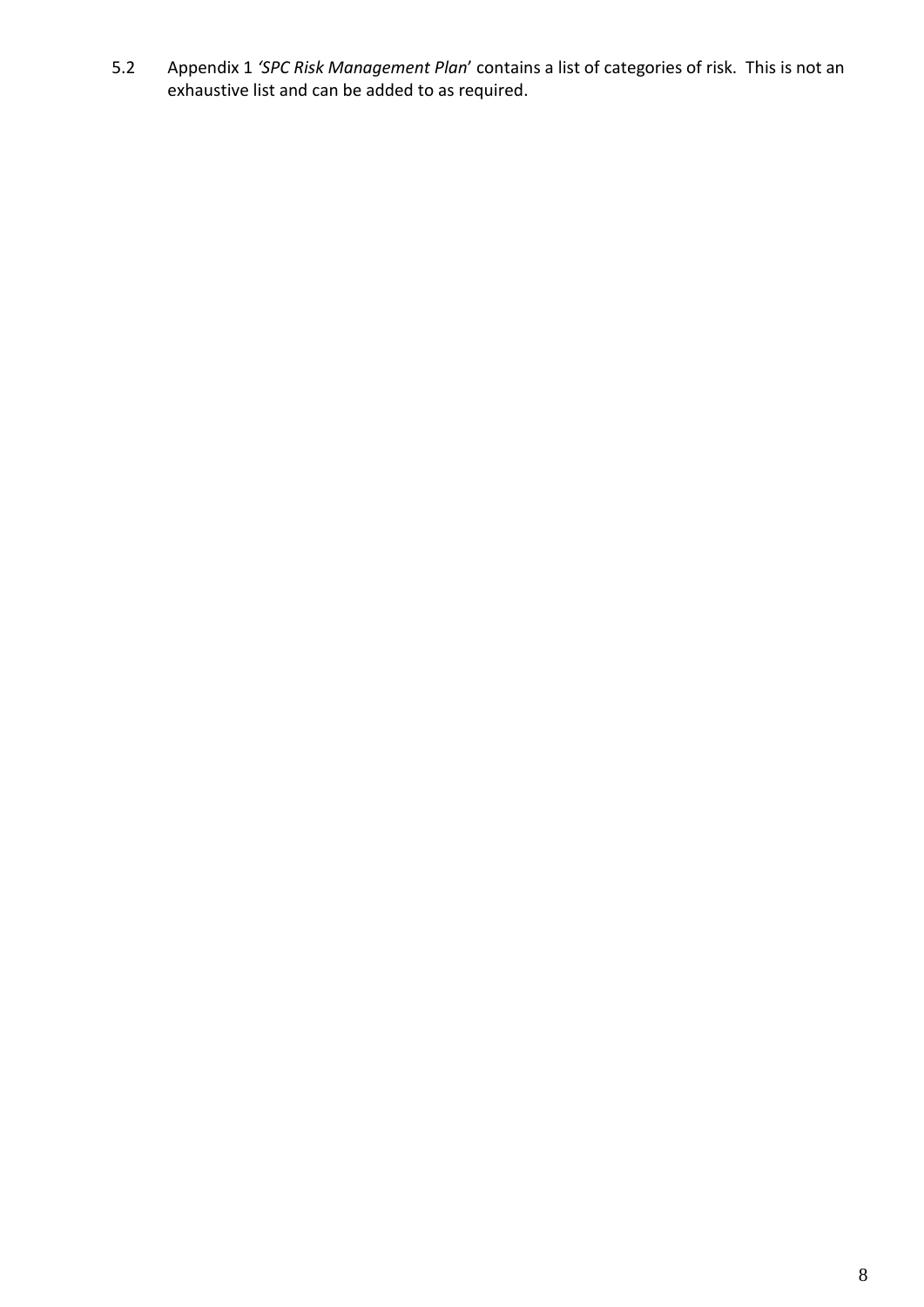<span id="page-8-0"></span>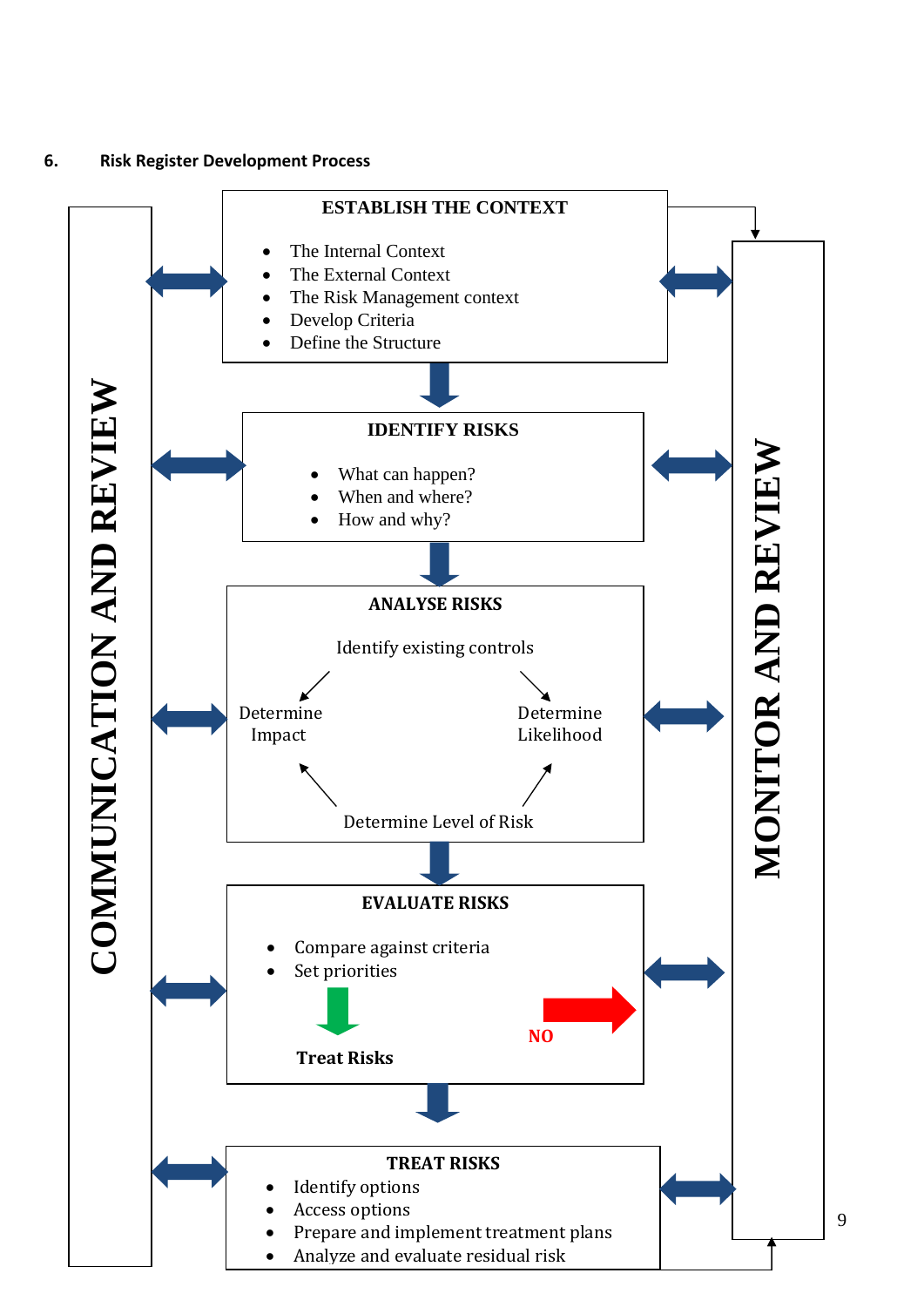#### 6.1 Risk Management comprises of the following activities:

#### 6.1.1 Communicate and Consult:

Communicate and Consult with relevant internal and external stakeholders as appropriate at each stage of the risk management process.

6.1.2 Establish the Context:

Establish the external, internal and risk management context in which the rest of the process will take place incorporating The Health Act 2004 & 2007, the need to improve

the safety of the persons supported and to learn from reported accidents and complaints.

#### 6.1.3 Identify the Risks:

Identify where, when, why and how events could prevent, degrade, delay or enhance the SPC objectives. Approaches used to identify risk include:-

- 6.1.3.1 Employee training
- 6.1.3.2 Incidents
- 6.1.3.3 Complaints
- 6.1.3.4 Think Tank Sessions
- 6.1.3.5 Judgement based on experience and records
- 6.1.3.6 Systems Analysis
- 6.1.3.7 Scenario Analysis
- 6.1.4 SPC has adopted the ICC Approach: (Impact, Cause and Context).
	- 6.1.4.1 Impact describe the potential impact if the risk were to materialise
	- 6.1.4.2 Cause describe the causal factor that could result if the risk materialised.
	- 6.1.4.3 Context ensure that the context of the risk is clear.

#### **SEE RISK RATING TABLE (Appendix 2)**

6.2 The Risk Management Cycle



6.3 Analyse the Risks - each identified risk should be analysed in terms of:

6.3.1 The existing controls in place to manage the risk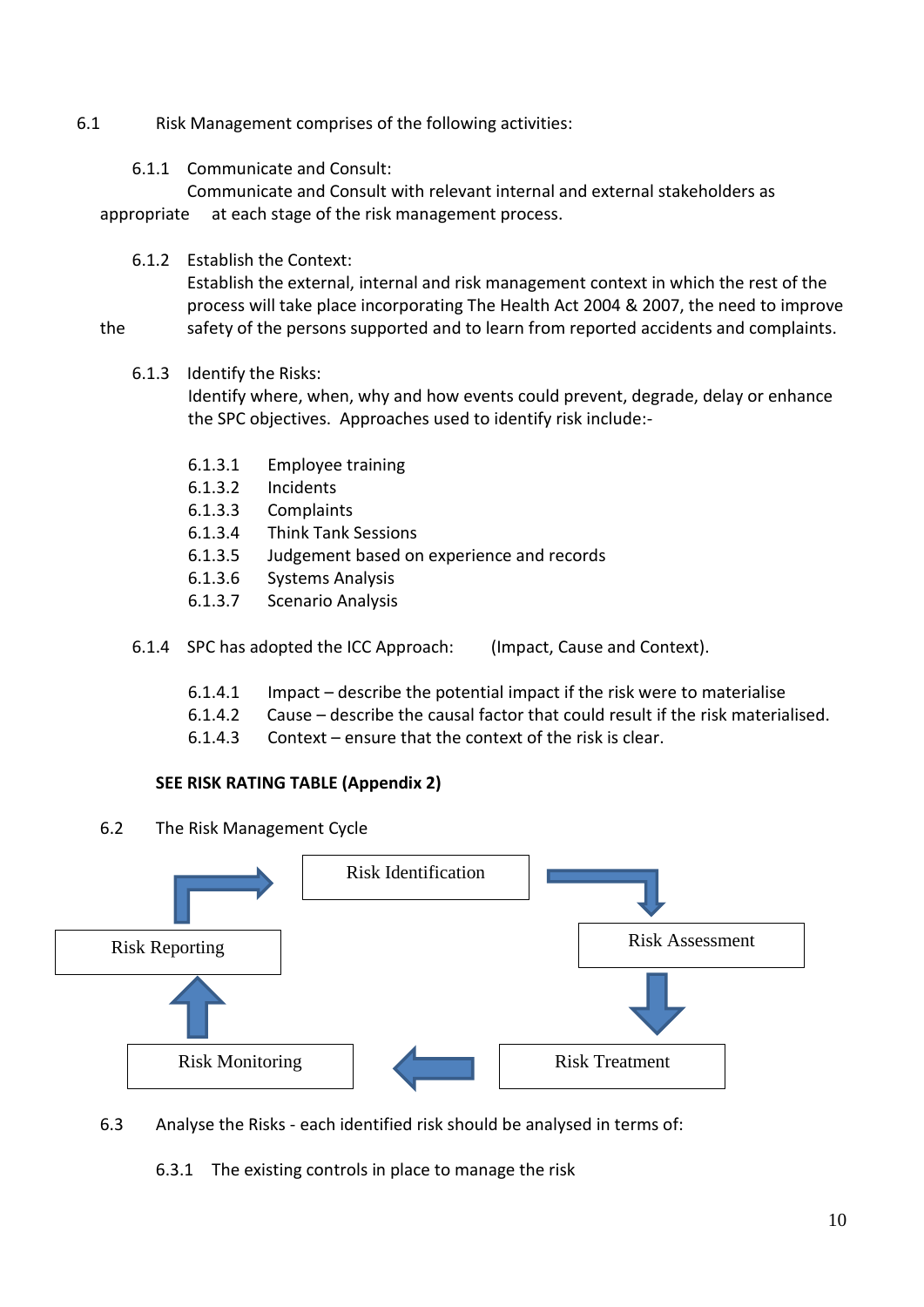- 6.3.2 Likelihood of an incident occurring
- 6.3.3 Impact to determine the level of risk posed
- 6.4 The impact and likelihood should be assessed using the Risk Assessment Matrix. In analysing risk it is important to consider not only the issue of minimising risk but also maximising opportunity. The resultant analysis should be documented in the risk register.
- 6.5 Evaluate the Risks:

The purpose of risk evaluation is to make decisions, based on the outcomes of risk analysis, about which risks need treatment and the treatment priorities. This requires comparing estimated levels of risk against the pre-established criteria and then to consider the balance between potential benefits and adverse outcomes for the service. This enables decisions to be made about the extent and nature of the treatments required and the priorities for the department/designated centre.

6.6 Treat the Risks:

Where risks require further treatment (action) and a treatment (action) plan is developed to address it. This plan should outline the specific cost effective actions to be taken, the person responsibility and the timeframe for action. The plan should aim to reduce the level of risk. If possible risks should be eliminated. Where this is not possible, the risk should be reduced to as low a level as is reasonably practical.

6.7 Monitor and Review:

It is necessary to monitor and review the effectiveness of all steps of the risk management process. For each stage of the process records should be kept to enable evidenced based decisions to be documented as part of the process of continual improvement and learning.

#### <span id="page-10-0"></span>**7. Specific Risk Management Procedures**

7.1 Identification, Assessment and Control of Risks Risk Management processes must be in line with HSE "Guidelines for Risk Assessment". Risk must be rated according to the Risk Matrix.

| <b>OVERVIEW OF SPC RISK MANAGEMENT PROCESS</b> |                                                                                                                                                                                                                                                                                                                                      |  |  |  |  |  |  |  |
|------------------------------------------------|--------------------------------------------------------------------------------------------------------------------------------------------------------------------------------------------------------------------------------------------------------------------------------------------------------------------------------------|--|--|--|--|--|--|--|
| STEP <sub>1</sub>                              | Hazard Identification & development of Risk Register for each designated<br>centre. Once a hazard is identified, the risk of injury or illness needs to be<br>established by completing a Risk Assessment which will quantify the hazard<br>which in turn indicates its significance and the attention level the hazard<br>deserves. |  |  |  |  |  |  |  |
| STFP <sub>2</sub>                              | Any employee of SPC can carry out a Risk Assessment. This may be prompted<br>by the observation of a risk, or a perceived risk, as identified in Step 1 above.<br>It can follow information received from a person supported, family member                                                                                          |  |  |  |  |  |  |  |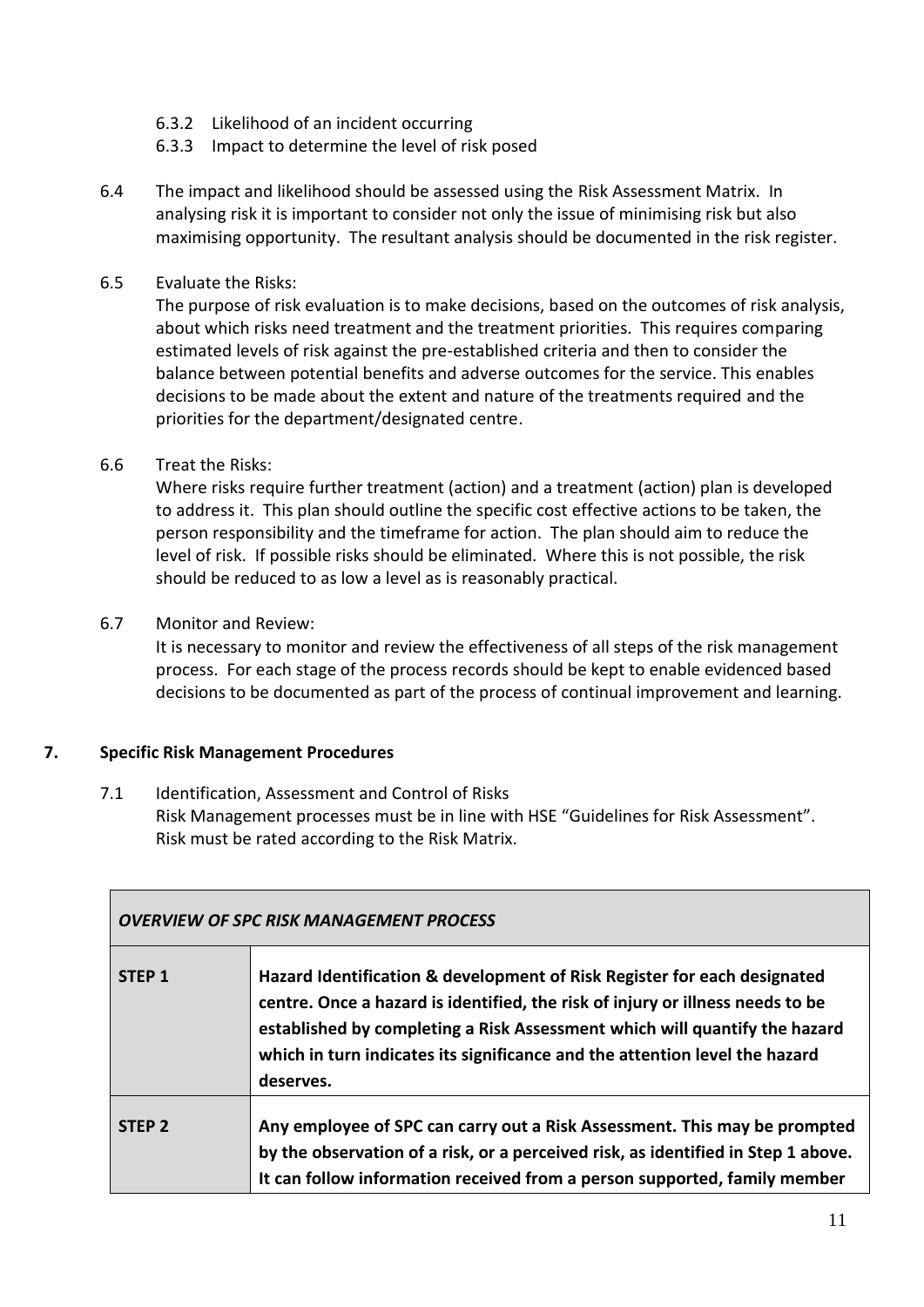|                   | or member of the public.                                                                                                                                                                                                                                   |
|-------------------|------------------------------------------------------------------------------------------------------------------------------------------------------------------------------------------------------------------------------------------------------------|
|                   | Discuss the risk identified with the PIC/Team Leader and complete the risk<br>assessment form.                                                                                                                                                             |
| STEP <sub>3</sub> | Depending on the seriousness of the risk identified and the control measures<br>and/or resources that need to be put in place to address the risk, the Risk<br>Assessment may be discussed with the Community Service Manager for<br>advice and direction. |
| STEP <sub>4</sub> | A review date will be set.                                                                                                                                                                                                                                 |

#### 7.3 SPC Risk Management Process

- 7.3.1 All risks identified during the process of developing the risk register must have a 'Risk Assessment' conducted in conjunction with the person supported, employee and management of the individual department and / or houses. **Appendix 3** *'Risk Assessment Form'.*
- 7.3.2 Risk assessments carried out for a person supported must be filed in the person's personal plan, risk assessments carried out pertaining to the environment, and / or generic items must be filed in the department / house Risk Register folder.
- 7.3.3 All Risk Assessments must be signed by the PIC/Team Leader and employee team for the particular area.
- 7.3.4 Action plans within the risk assessment that cannot be managed at local level must be referred to the appropriate senior manager or department within SPC in order for decisions to be taken to manage the risk identified. (i.e. it may require additional resources).
- 7.3.5 The completed risk assessment must be brought to the attention of all staff working in the area in a clear manner taking account of the level of training, knowledge and experience by the CSM and/or PIC/Team Leader.
- 7.3.6 Review dates must be recorded and strictly adhered to.

#### 7.4 Updating Risk Assessments / Registers

7.4.1 All risk assessments to be reviewed by the PIC/Team Leader and employee in each house/department as indicated on the risk assessment form but at least yearly.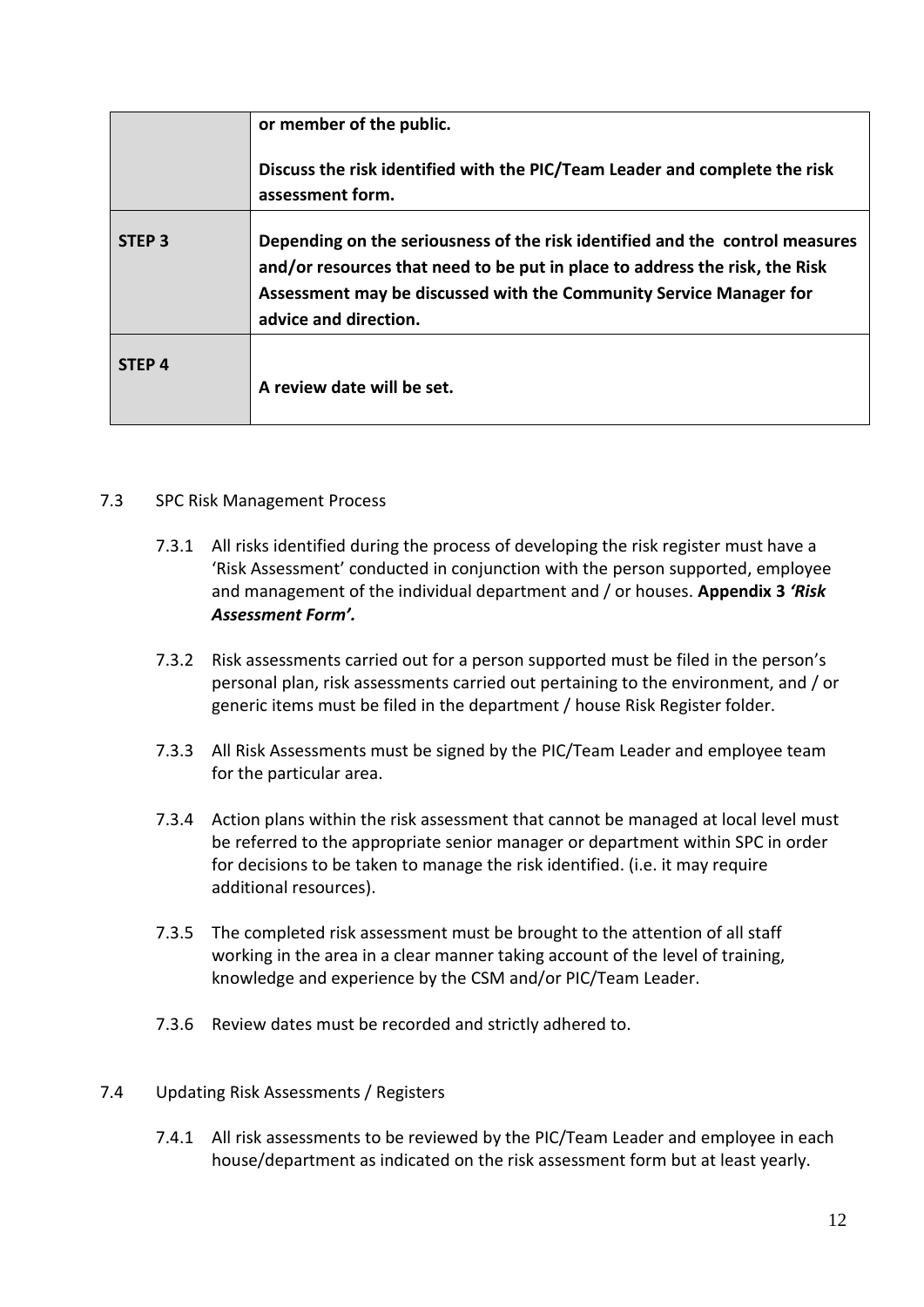- 7.4.2 The relevant person i.e. PIC/Team Leader or employee will complete the Additional Controls (Actions) Update form (**see Appendix 3**)
- 7.4.3 The relevant person i.e. PIC/Team Leader or employee will then attach the updated form to the appropriate risk assessment form; this will reduce the need to carry out a full risk assessment when not required.
- 7.4.4 This process should be repeated regularly as indicated on the risk assessment but at least yearly.
- 7.5 Re-assessment of Existing Risks
	- 7.5.1 It is good practice to review the risk assessment annually or when required taking account of any new controls that have been put in place since the original assessment. This will allow re-prioritisation of the risk list thereby focusing the efforts of the service to address those risks that are most pertinent to the service.
	- 7.5.2 When re-assessing existing risks, the PIC/Team Leader/CSM should compare the risk rating from the re-assessment with the risk rating of the original assessment. If the reduction of risk levels is not as anticipated in the original assessment, then the PIC/Team Leader/CSM will need to check why i.e. have the additional controls been effectively implemented? If they have why are they not reducing the rating? Are they the right controls and if not is there a need to revisit and enhance the control measures?

#### <span id="page-12-0"></span>**8. The Identification, Recording and Investigation of, and Learning from, Serious Incidents or Adverse Events Involving Residents**

- 8.1 Following a serious incident or adverse event the appropriate Person in Charge / Team Leader/ CSM will convene a meeting with all employees, multi – disciplinary team, health and safety committee and management within 72 hours to debrief staff, review incident and agree action plan.
- 8.2 Action Plan will be implemented by appropriate staff.
- 8.3 The Person in Charge / Team Leader/Community Service Manager will inform HIQA as required within the specified time frames as set out by the Health Information & Quality Authority.
- 8.4 Review of the incident to be conducted by the SMT within ten days to ascertain learning from the incident, implement appropriate actions and inform all staff, service users of actions across service.
- 8.5 Relevant PIC/Team Leader/CSM to convene a review within three months or sooner if deemed necessary with all staff involved to determine if action plan has reduced and / or eliminated the risk of a reoccurrence of incident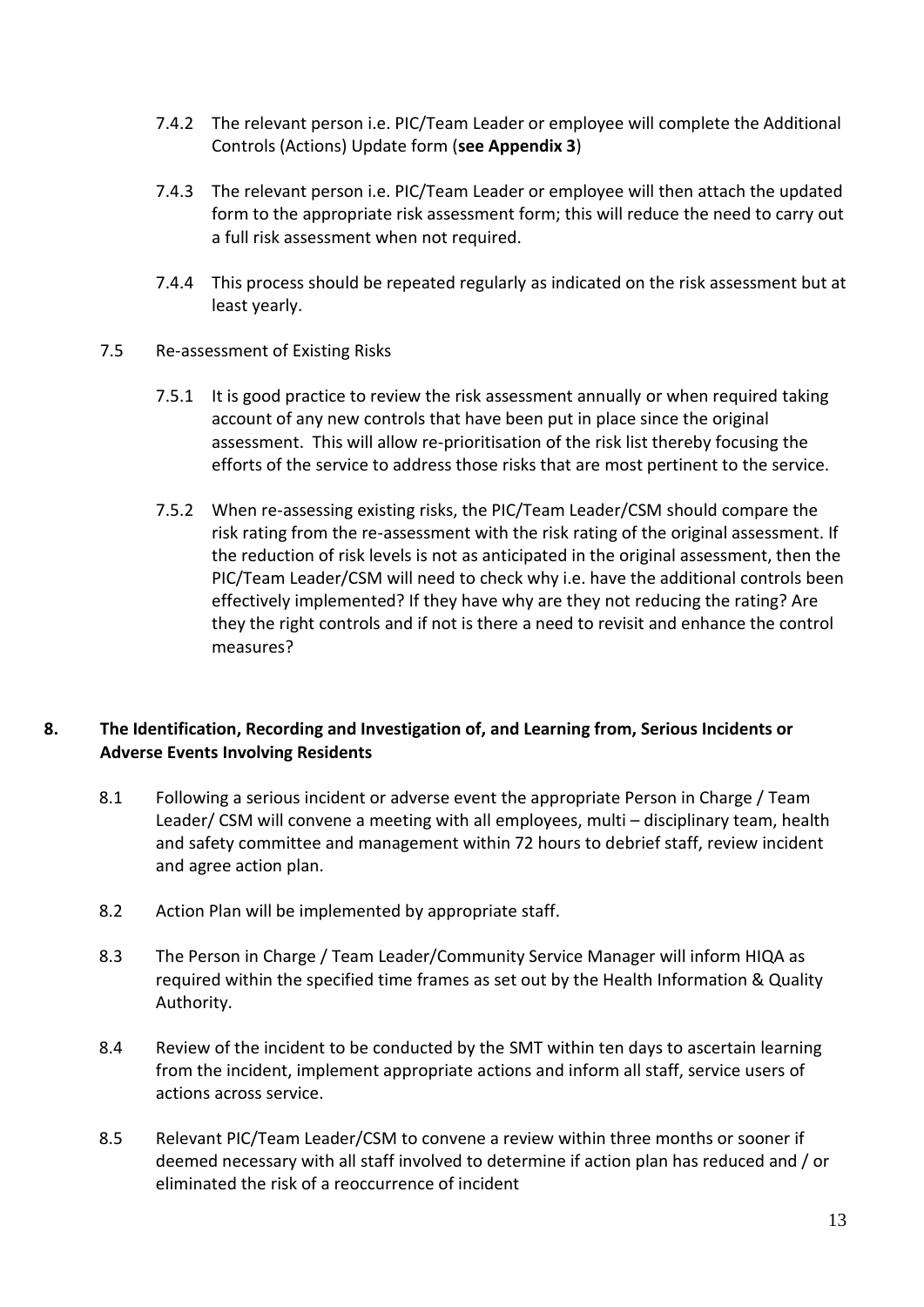#### <span id="page-13-0"></span>**9. SPC Incident/Accident Pathway**

![](_page_13_Figure_1.jpeg)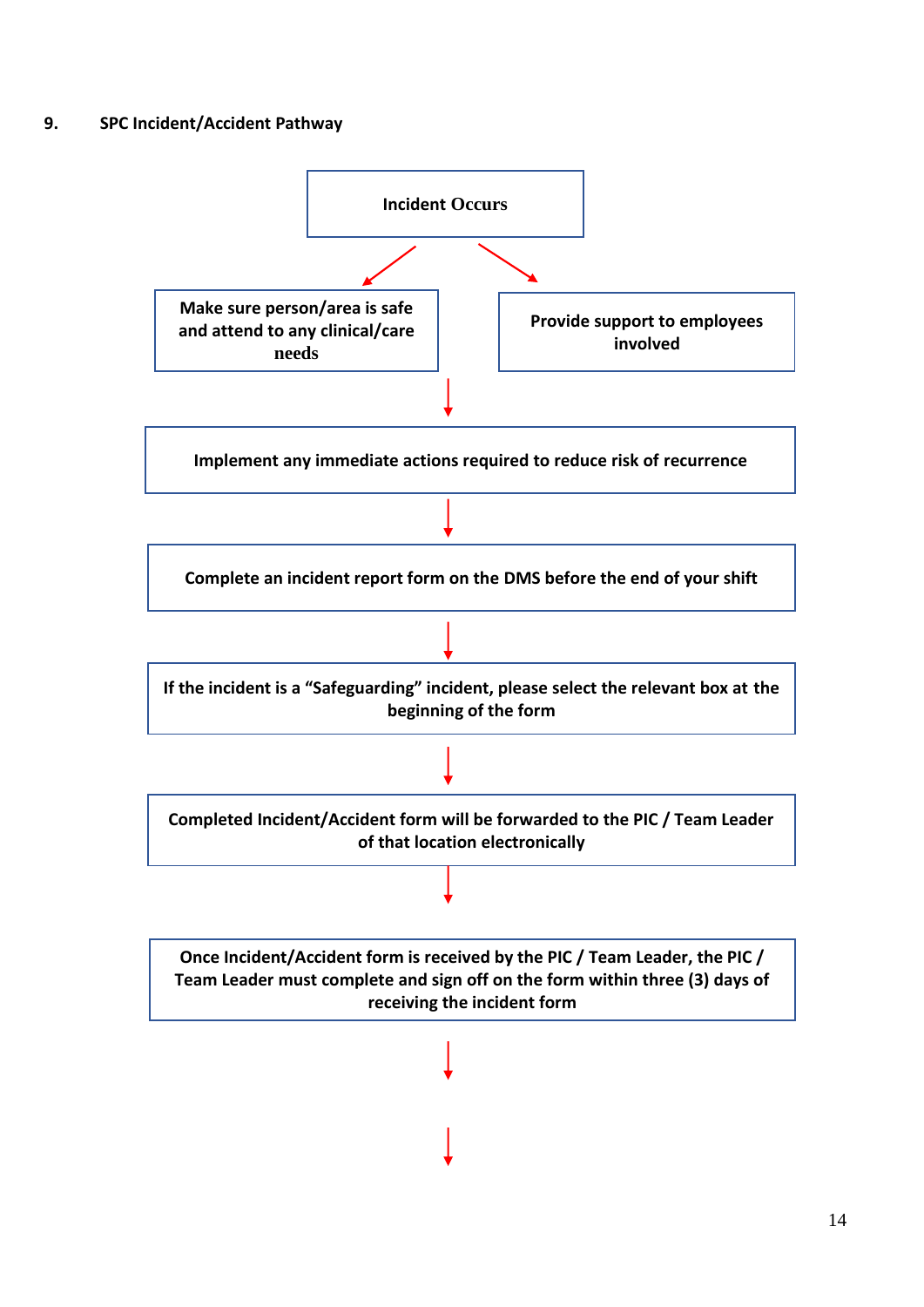![](_page_14_Figure_0.jpeg)

15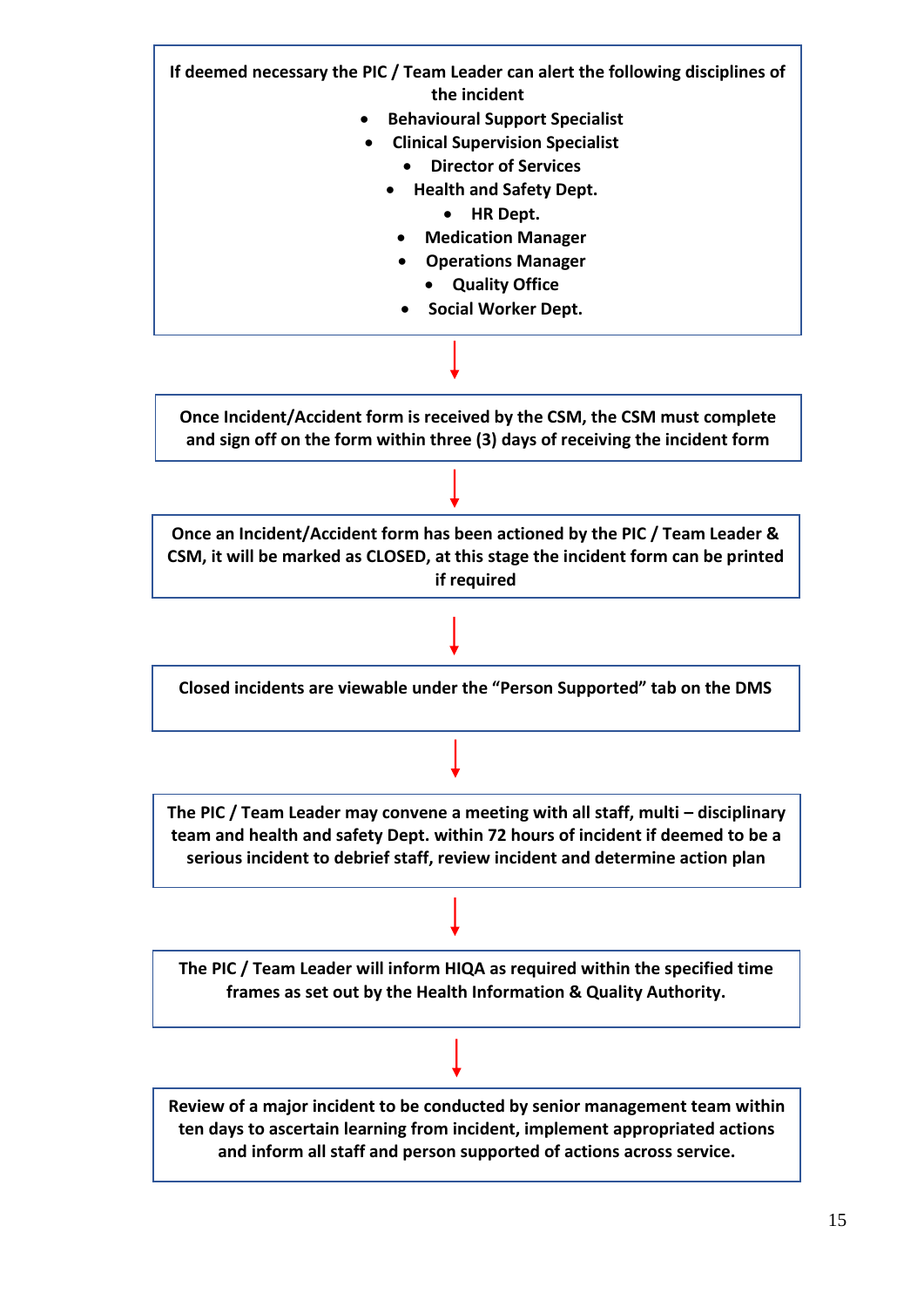#### <span id="page-15-0"></span>**10. Communication of Health Safety & Risk Management Policy, Health & Safety Statement, Risk Management Register & Individual Risk Assessments.**

- 10.1 The Health Safety & Risk Management Policy, Health & Safety Statement, Risk Management Register & Individual Risk Assessments shall be: -
	- 10.1.1 Communicated to all employees, including temporary employees in a language that is easy to understand.
	- 10.1.2 Brought to the attention of all employees, including temporary employees, on an annual basis at a minimum and following any amendments.
	- 10.1.3 Communicated to all newly recruited employees, including temporary employees upon commencement of their employment.
	- 10.1.4 Communicated to any other persons who may be exposed to any specific risks identified within the risk management documentation. This may include any contracted service provider.
	- 10.1.5 Communicated to the people supported by the service and their representatives.
- 10.2 Open Disclosure

#### <span id="page-15-1"></span>**11. Open Disclosure**

SPC & HSE Open Disclosure Policy 2019 require that in the event of an adverse event (accident or incident\*): -

- 1. We communicate with the people we support in an open, honest, transparent and empathic manner following an accident or incident\*
- 2. We provide the people we support with a sincere and meaningful apology when they are harmed as a result of an accident or incident and
- 3. We begin the communication process within 24 to 48 hours of the accident or incident occurring or become known to SPC or as soon as possible after the accident/incident

There are three types of incidents under the HSE Open Disclosure Policy 2019 as follows:-

- Harm or suspected harm
- No harm
- Near miss

We must disclose all *harm* and *suspected harm* incidents. We must generally disclose *no harm* incidents. Assess *near miss* incidents on a case by case basis. We must inform the people we support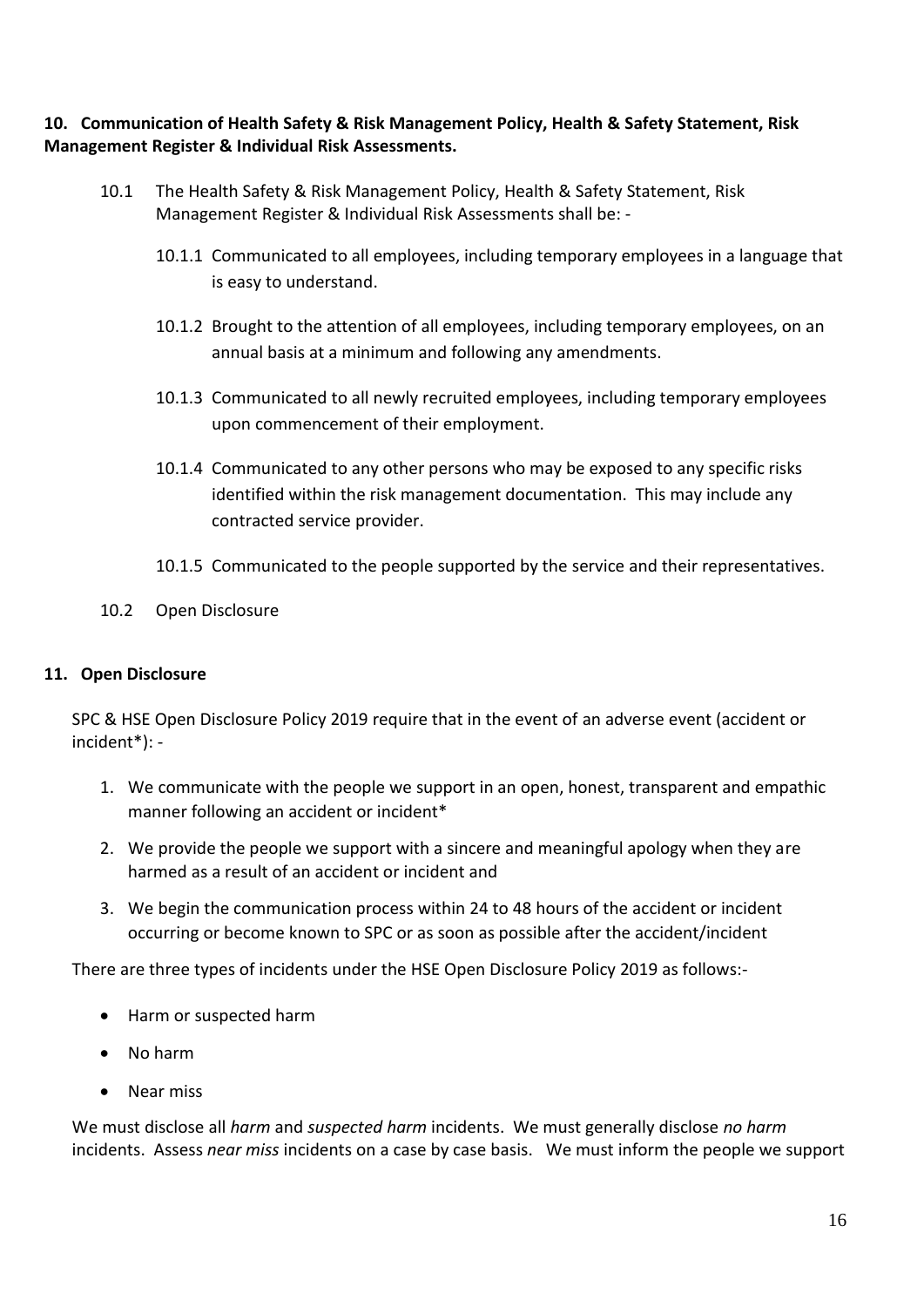of a *near miss* or *no harm event* if there is potential for it to become a harm event in the future.

For further details on the principles of Open Disclosure, protection under the Civil Liabilities Bill 2017 and the process for following Open Disclosure, please see the HSE Open Disclosure Policy 2019.

#### <span id="page-16-0"></span>**12. References**

- Health Act 2007 (Care and Support of Residents in Designated Centres for Persons (Children and Adults) with Disabilities) Regulations 2013
- HSE Integrated Risk Management Policy 2017
- HIQA Guidance on Risk Management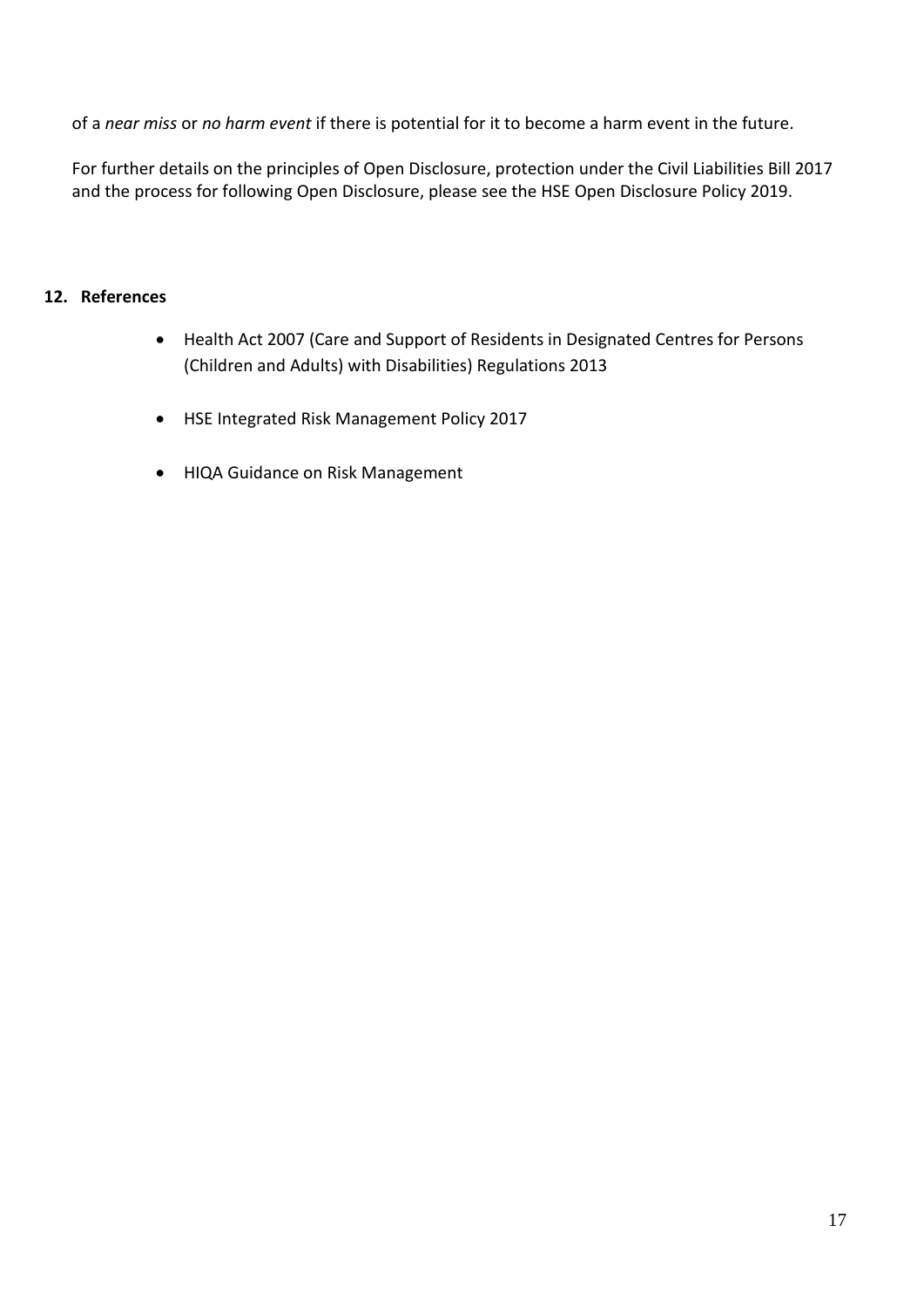#### **Appendix 1 RISK MANAGEMENT PLAN**

<span id="page-17-0"></span>

| <b>Regulatory Requirements</b><br>what residual risk is left.   | Current Control Measures - Strategies to reduce / manage Risk and               |
|-----------------------------------------------------------------|---------------------------------------------------------------------------------|
| The unexpected absence of any resident<br>1.                    | Potential for unscheduled absence of resident, policy on Missing Persons and    |
| protocols to be used when resident is missing.                  |                                                                                 |
| Accidental injury to residents, visitors or staff<br>2.         | Good Housekeeping, presence of First Aider, Occupational First Aider, First Aid |
| Box, referral to Dr. & A&E, Back up arrangements.               |                                                                                 |
| Aggression and violence/assault by other people using the<br>3. | Presence of Challenging behavior, Behaviour support plan, Back up               |
| service.                                                        | procedures, Environmental conditions, Violence at Work, training in Behaviour   |
| Support Management (Studio 3)                                   |                                                                                 |
| Self-harm<br>4.                                                 | History of self-harm, intensity level, aetiology of self-harm. Medication.      |
|                                                                 | Ongoing risk assessments, sufficient control measures will be implemented,      |
|                                                                 | recorded in Service Users Support Plan. Training provided to relevant staff.    |
| <b>Potential Hazard Sources</b>                                 | Current Control Measures - Strategies to reduce / manage Risk and               |
| what residual risk is lift.                                     |                                                                                 |
| 5.<br>Electricity                                               | All Electrical installations are tested and certified by a competent            |
|                                                                 | electrician. All Portable Appliances to be tested by a competent                |
| electrician (PAT).                                              |                                                                                 |
| 6.<br><b>Fire</b>                                               | Fire training provided for staff and people using services. Extinguishers       |
|                                                                 | in house, checked and serviced annually. Monthly fire drills conducted          |
|                                                                 | and collated. PEEP's in place for Individual Service Users. CEEP's in           |
|                                                                 | place for Centre Evacuation & Egress and Evacuation procedures posted           |
| in house.                                                       |                                                                                 |
| <b>Slips, Trips and Falls</b><br>7.                             | Safety Checklist utilized on a daily basis covering both Day and Night          |
| shift                                                           |                                                                                 |
| <b>Manual Handling and Patient Lifting</b><br>8.                | Training provided on current manual handling procedures - staff trained         |
|                                                                 | every 2 years as required. Safe techniques employed at all times.               |
| Cleaning<br>9.                                                  | Checked in daily routine and standard hygiene procedures adhered to.            |
| Hygiene audits to be conducted quarterly.                       |                                                                                 |
| 10. Hot objects                                                 | Objects which present with burn/scald are protected from sensitive              |
| individuals. Guarding of Radiators etc.                         |                                                                                 |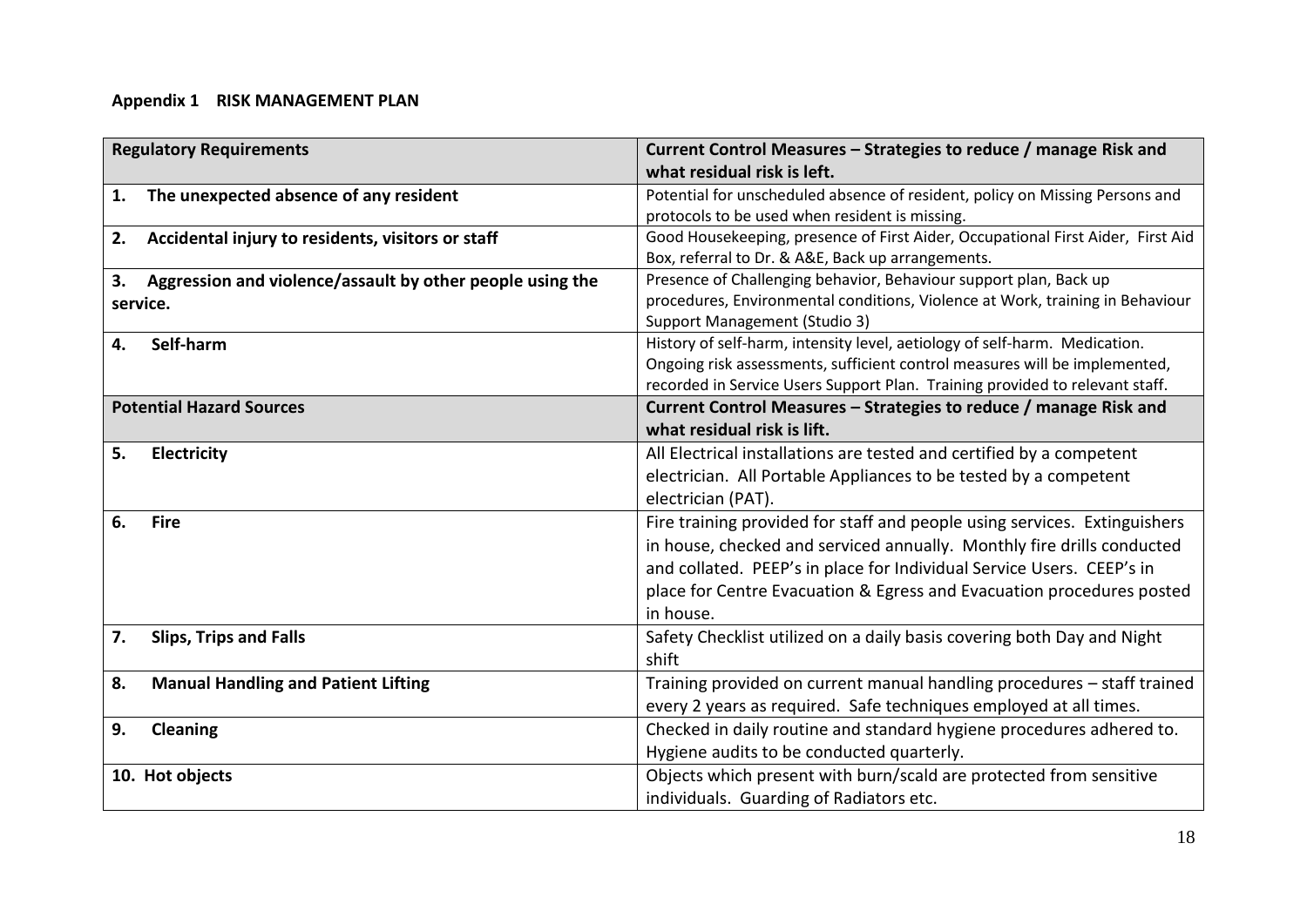| 11. Sharp objects                   | Hazard Audit regularly check for sharp edges, sharps procedure and          |
|-------------------------------------|-----------------------------------------------------------------------------|
|                                     | accidental inoculation procedures to be adhered to.                         |
| 12. Access to drug/medicine         | Medication training provided to staff. Administration of Medication         |
|                                     | Policy & Procedure, Medication recording, medication audits.                |
| 13. Microwave/Oven/Range            | Regular cleaning carried out, visual observations carried out daily. PAT    |
|                                     | Testing annually by competent Electrician.                                  |
| 14. General Equipment               | Specialist Equipment identified with maintenance schedule. Ensure           |
|                                     | adequate equipment infection controls.                                      |
| 15. Challenging Behaviour           | Challenging Behaviour training provided. Behaviour plans for                |
|                                     | individuals, responding to Challenging Behaviour in Adult Services.         |
| 16. Good Health                     | Annual Health Check - General Health Provision, daily checks on             |
|                                     | individuals, Epilepsy Management Plans. Ensure appropriate personal         |
|                                     | support plans and effective health support (including adequate review       |
|                                     | of quality and safety of support). Ensure sufficient communication          |
|                                     | (including sufficient provision of information to Service Users regarding   |
|                                     | treatments)                                                                 |
| 17. Protection from Abuse & Neglect | Policy on Management of Allegations of Abuse. The welfare and               |
|                                     | protection of vulnerable adults - national procedures, the investigation    |
|                                     | of allegations. Training of all staff. All staff are qualified, trained and |
|                                     | vetted. Where abuse is suspected Our Lady's shall follow a standardized     |
|                                     | process to determine if abuse occurred and take appropriate action          |
|                                     | including disciplinary action) dependent on the outcome. All Service        |
|                                     | Users, including their families/representatives and staff shall be          |
|                                     | encouraged to report and suspected abuse.                                   |
| 18. Stress                          | Company Doctor and Counsellor available to all staff. Currently sourcing    |
|                                     | further Employee Assistance Programme.                                      |
| 19. Managing Assets - Organisation  | Petty cash return system, Internal controls, external audits                |
| 20. Managing Assets - Residents     | Finance Policy for good practice in the handling of the personal assets of  |
|                                     | people who use the services. Audits to be put in place annually.            |
| 21. Food                            | Food Hygiene, Nutrition, Meal Planning. Is there provision of               |
|                                     | information, training, supervision and monitoring of staff re food safety.  |
| 22. Household Activities            | Social outings and holidays, daily activity schedules                       |
| 23. Sudden Death                    | End of Life Policy                                                          |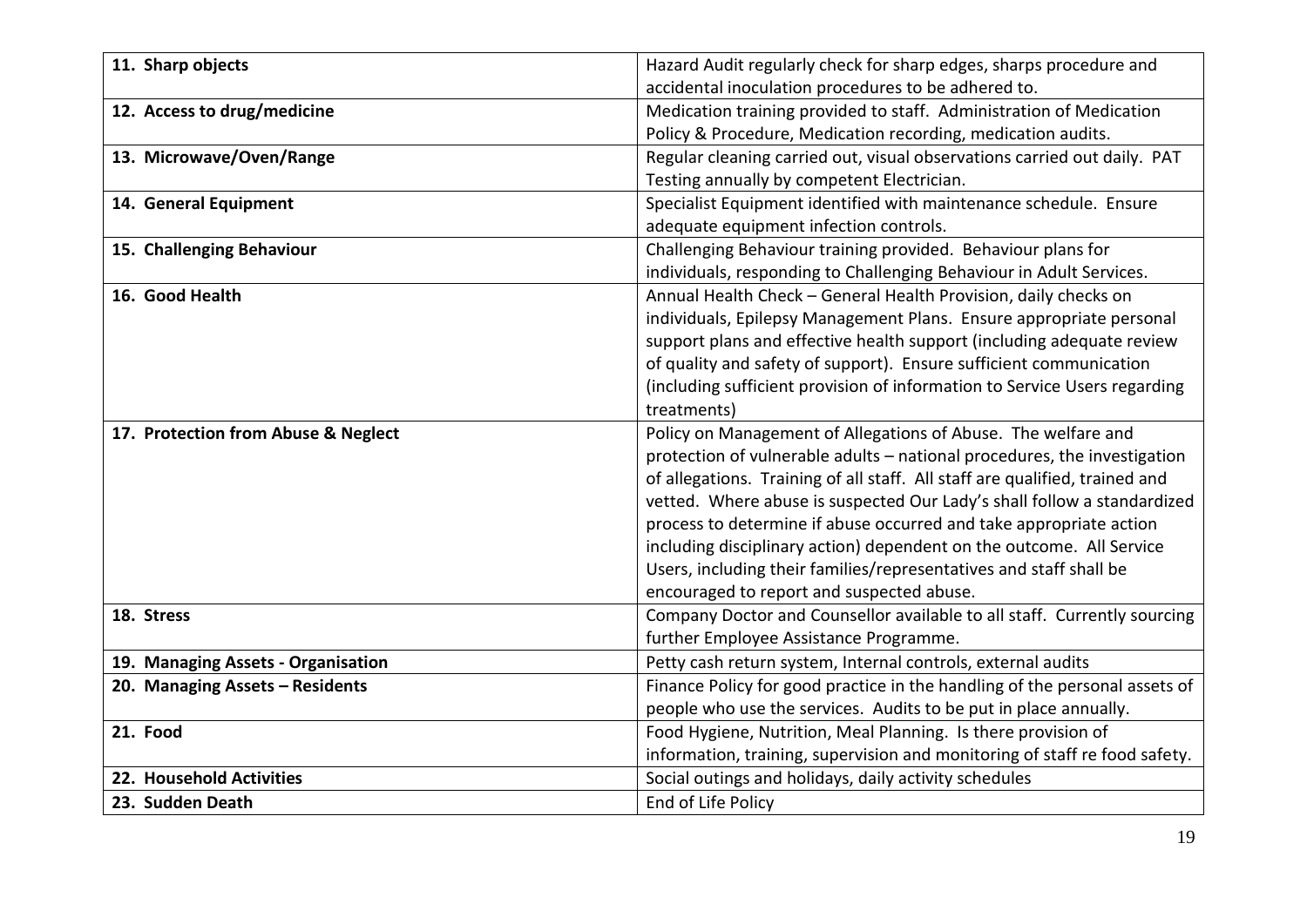| 24. Staff Training                                 | Suitable Qualified Staff, Adequate Skill Mix, a training needs analysis has |
|----------------------------------------------------|-----------------------------------------------------------------------------|
|                                                    | been completed and all staff are up to date with training. Vulnerable       |
|                                                    | adults, Manual Handling, report writing, First Aid, fire training,          |
|                                                    | Medication Training, epilepsy training, Risk Management, Staff              |
|                                                    | Supervision.                                                                |
| 25. Use of Volunteers                              | This Service uses Volunteers, they are complementary to Staff, they         |
|                                                    | undergo the same screening process as Staff, and they are supervised        |
|                                                    | on an ongoing basis.                                                        |
| 26. Reporting Structures                           | All staff are aware of their local and wider Service area, communications   |
|                                                    | are done by face to face meetings, telephone calls and reports. All         |
|                                                    | significant reports are recorded in writing. An on call system is in place  |
|                                                    | and this is sent to House on a monthly basis. All staff are aware of the    |
|                                                    | time thresholds for HIQA reporting.                                         |
| 27. General Maintenance                            | All Staff are aware that good housekeeping is adhered to, if any item       |
|                                                    | requires repair or maintenance that is outside the scope of staff present   |
|                                                    | then the Maintenance Procedure is followed                                  |
| 28. Complaints                                     | There is a Complaints procedure in place for all residents, Staff will      |
|                                                    | respectfully receive and record all complaints and forward them to the      |
|                                                    | relevant personnel, who in turn will examine the complaint and rectify      |
|                                                    | anything necessary. All complaints to be recorded on the complaint Log      |
| 29. Compliance with HIQA Regulations and Standards | Ongoing continuous and unrelenting adherence to all the requirements        |
|                                                    | of HIQA.                                                                    |
| 30. Statement of Purpose                           | There is a folder of current Policies and Procedures in the house and all   |
|                                                    | staff have read and understood them. All staff have signed to this          |
|                                                    | effect.                                                                     |
| 31. Policies and Procedures                        | There is a folder of current Policies and Procedures in the house and all   |
|                                                    | staff have read and understood them. All staff have signed to this          |
|                                                    | effect.                                                                     |
| 32. Individual Assessment                          | All individuals have assessment and personal plans pertinent to their       |
|                                                    | needs and they have been involved in these assessments. These are           |
|                                                    | recorded and on their files.                                                |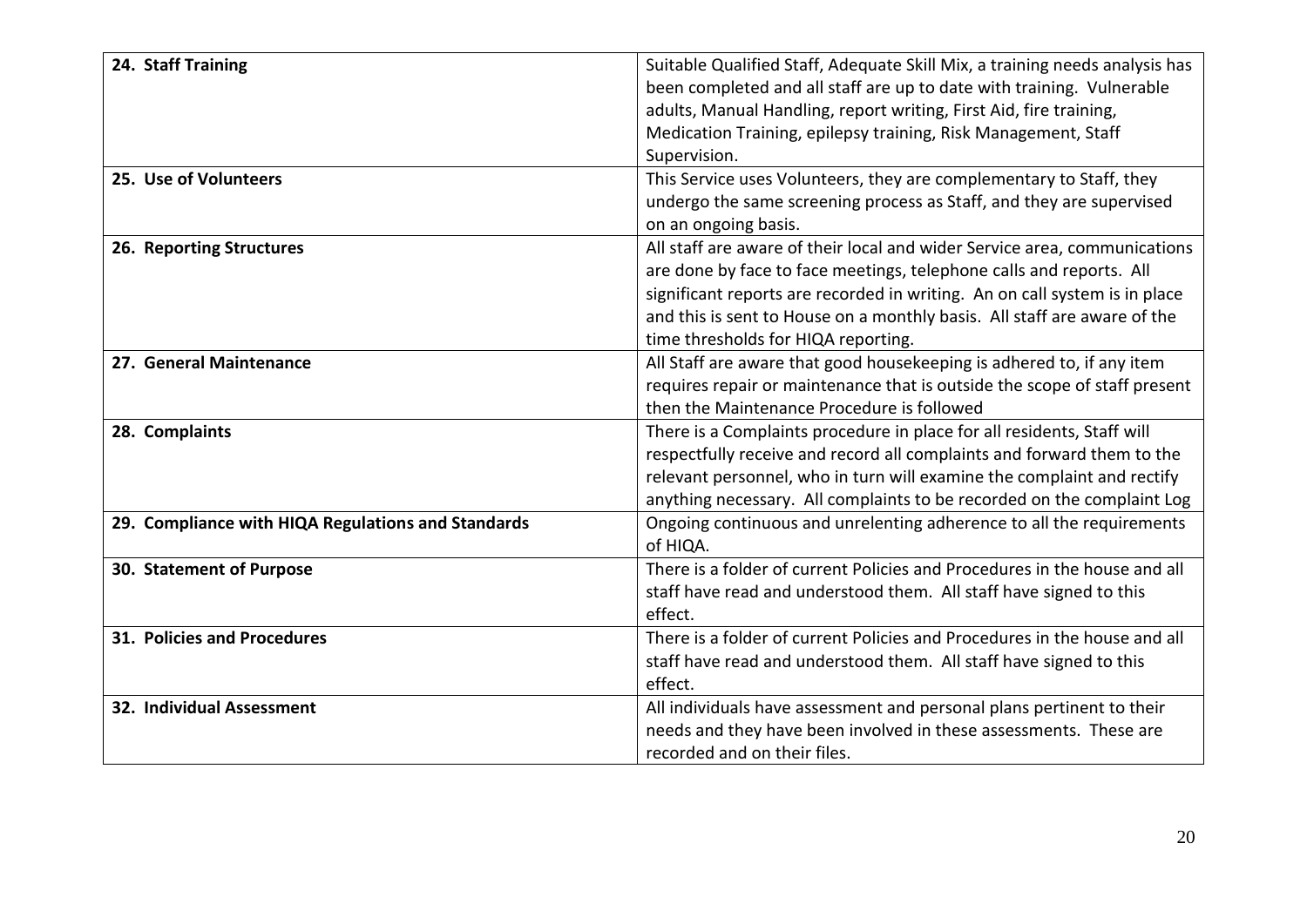| 33. Rights/Restrictive Procedures | All residents and staff rights are upheld. An annual assessment is       |
|-----------------------------------|--------------------------------------------------------------------------|
|                                   | completed and actions may be required from these. Occasionally rights    |
|                                   | restrictions may be imposed for safety and therapeutic reasons, but      |
|                                   | these are reviewed on a three monthly basis or more often. All rights    |
|                                   | restrictions are referred to our human rights committee. Service User    |
|                                   | will undergo an individual assessment and any decision making            |
|                                   | regarding restraint shall be made with the involvement of the Service    |
|                                   | User. A written record of any occasion on which physical or chemical     |
|                                   | restraint is used, the nature of the restraint and its duration shall be |
|                                   | retained.                                                                |
| 34. Communication                 | Communication is an essential ingredient to ensure the effective         |
|                                   | running of a service. We have staff rosters posted on a monthly basis,   |
|                                   | ensure good handover, activity planning and recording, other activities  |
|                                   | recording.                                                               |
| 35. Intimate Care                 | Intimate Care Policy in place.                                           |
| 36. Disposal of Waste             | What types of waste do we produce, how is it disposed of, do we have     |
|                                   | sharps, and is waste contaminated with body fluids?                      |
| 37. Infection Control             | What infection measures do we have in place, are people we support in    |
|                                   | a more vulnerable group. Do we use shared towels, how do people          |
|                                   | know their own towel. Do we have adequate laundry controls and           |
|                                   | sufficient hand hygiene. Is there adequate management of                 |
|                                   | communicable diseases? Safe specimen handling, Legionella Controls,      |
|                                   | policies on sharps and Needle stick injuries and adequate cleaning and   |
|                                   | waste management policies.                                               |
| 38. Visitors                      | Visitors are always welcome to the houses. Prior knowledge is advisable  |
|                                   | and the protection of residents is paramount. See Visitor Policy.        |
| 39. Directory of Residents        | A directory of residents is kept up to date.                             |
| 40. Management                    | The management of the house is maintained by planning, organizing        |
|                                   | and controlling the effective use of resources to meet the needs of the  |
|                                   | residents. Is there Standards of Procedure in place i.e. Risk            |
|                                   | management, incident reporting, emergency planning, quality              |
|                                   | assurance, effective insurance cover, appropriate accounting and         |
|                                   | finance management, supplier and contractor controls and appropriate     |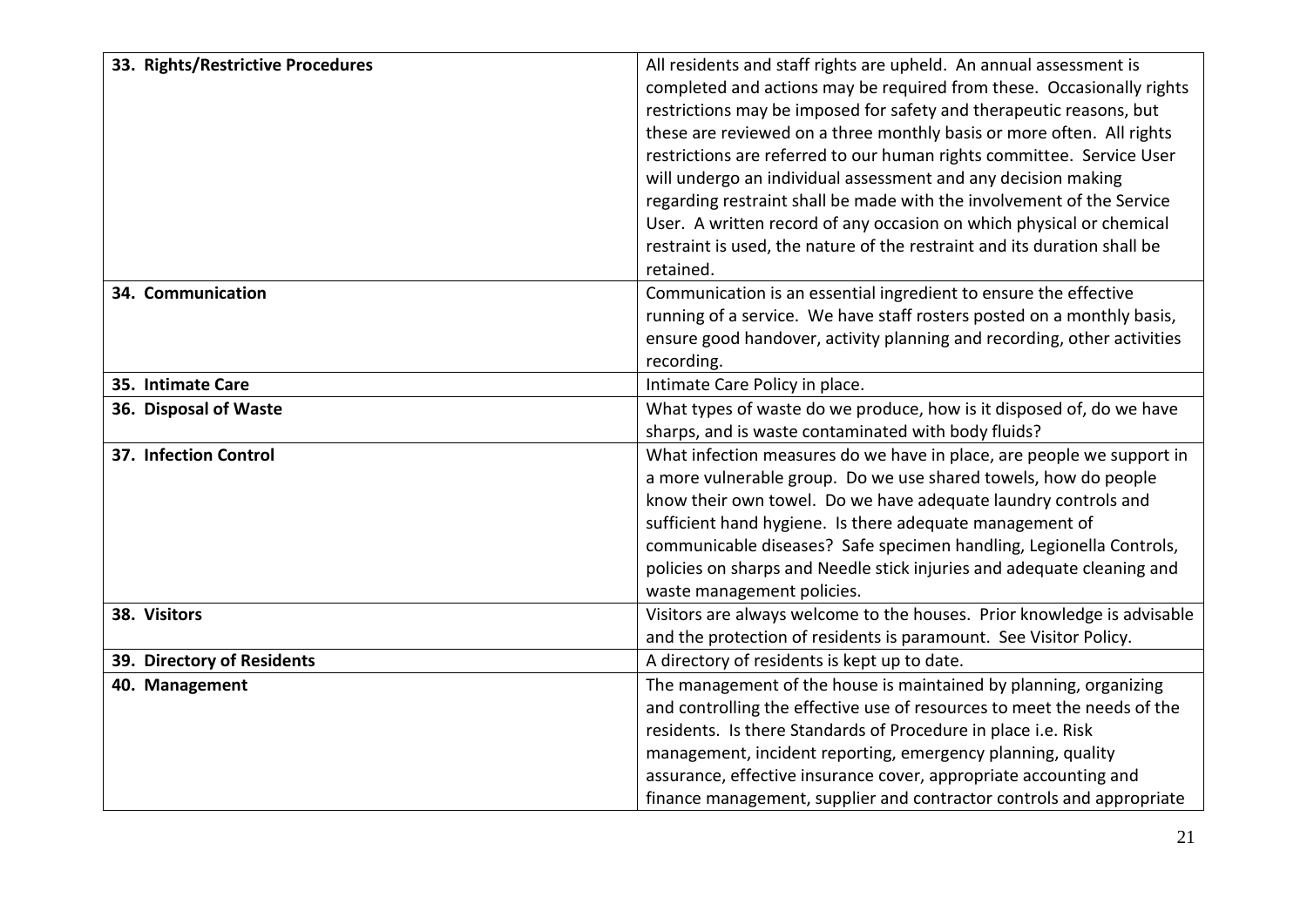|                                       | Statement of Purpose.                                                      |
|---------------------------------------|----------------------------------------------------------------------------|
|                                       |                                                                            |
| 41. Supervision                       | What is the level of supervision of staff required to ensure that they are |
|                                       | supported to implement the support required by the people using            |
|                                       | services in the house. Resources are always scarce, therefore how does     |
|                                       | it fit in with "Industry Norms"                                            |
| 42. Medication Management             | What policies do we have in place regarding administration of              |
|                                       | medications, management of controlled drugs, self-administration,          |
|                                       | complementary therapies and over the counter medications. Is there         |
|                                       | adequate management of prescribing, ordering, storage and disposal of      |
|                                       | medications? Are there controls regarding crushing of medications?         |
| 43. Facilities                        | Is the premises fit for purpose i.e. Appropriate for use. Is there         |
|                                       | adequate security, access/egress? Is there adequate sanitary, toilets      |
|                                       | and washing facilities? Is there sufficient communal space, outdoor are    |
|                                       | controls? Space? Vehicle Movements?                                        |
| 44. PPE Personal Protective Equipment | SPC will provide and maintain suitable PPE for use by staff. PPE shall be  |
|                                       | used to reduce the risk of infection within SPC.                           |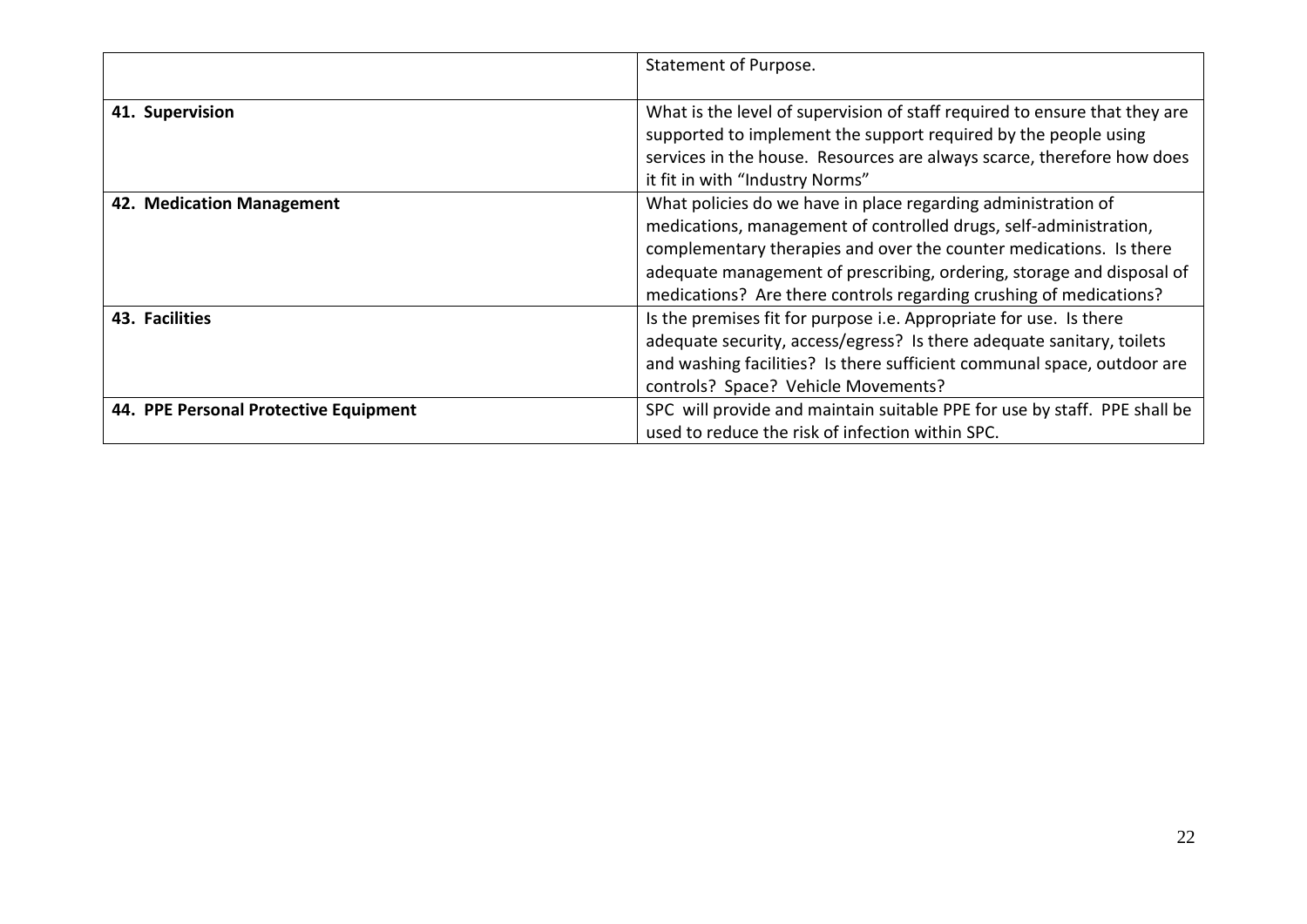# **Appendix 2 RISK RATING TABLE (RISK MATRIX)** What would the impact of this risk be on the organisation if it were to occur

|                                                                                                               | Appendix 2 RISK RATING TABLE (RISK MATRIX)<br>What would the impact of this risk be on the organisation if it were to occur    |                                                                                                                                                                                                                                        |                                                                                                                                                                                                                                |                                                                                                                                                                                                                                                                                                                                                                                                    |                                                                                                                                         |                                                                                                                                  |                                                                                                                                                                                                                                                                                                                             |                                                                                                                             |                                                              |  |                                                             |
|---------------------------------------------------------------------------------------------------------------|--------------------------------------------------------------------------------------------------------------------------------|----------------------------------------------------------------------------------------------------------------------------------------------------------------------------------------------------------------------------------------|--------------------------------------------------------------------------------------------------------------------------------------------------------------------------------------------------------------------------------|----------------------------------------------------------------------------------------------------------------------------------------------------------------------------------------------------------------------------------------------------------------------------------------------------------------------------------------------------------------------------------------------------|-----------------------------------------------------------------------------------------------------------------------------------------|----------------------------------------------------------------------------------------------------------------------------------|-----------------------------------------------------------------------------------------------------------------------------------------------------------------------------------------------------------------------------------------------------------------------------------------------------------------------------|-----------------------------------------------------------------------------------------------------------------------------|--------------------------------------------------------------|--|-------------------------------------------------------------|
| <b>1. IMPACT TABLE</b>                                                                                        | <b>Negligible</b>                                                                                                              | <b>Minor</b><br>$\overline{2}$                                                                                                                                                                                                         | Moderate 3                                                                                                                                                                                                                     |                                                                                                                                                                                                                                                                                                                                                                                                    | Major 4                                                                                                                                 |                                                                                                                                  |                                                                                                                                                                                                                                                                                                                             | <b>Extreme</b>                                                                                                              | -5                                                           |  |                                                             |
|                                                                                                               |                                                                                                                                | Minor injury or illness, first aid treatment required                                                                                                                                                                                  | Significant injury requiring medical treatment e.g. Fracture and/or counselling. (loss of limb) requiring medical treatment                                                                                                    | and/or counselling                                                                                                                                                                                                                                                                                                                                                                                 | Major injuries/term incapacity or disability                                                                                            |                                                                                                                                  | ncident leading to death or major permanent incapacity.                                                                                                                                                                                                                                                                     |                                                                                                                             |                                                              |  |                                                             |
|                                                                                                               | A dverse event leading to minor injury not                                                                                     | < 3 days absence                                                                                                                                                                                                                       | Agency reportable, e.g. HSA, Gardai (violent and aggressive acts).                                                                                                                                                             |                                                                                                                                                                                                                                                                                                                                                                                                    |                                                                                                                                         |                                                                                                                                  |                                                                                                                                                                                                                                                                                                                             |                                                                                                                             | of the public (Emotional/Physical trauma)                    |  | Event which impacts on large number of patients or member   |
|                                                                                                               | requiring first aid.                                                                                                           | < 3 days extended ho spital stay                                                                                                                                                                                                       | > 3 Days absence                                                                                                                                                                                                               |                                                                                                                                                                                                                                                                                                                                                                                                    | Physical/emotional disability                                                                                                           |                                                                                                                                  |                                                                                                                                                                                                                                                                                                                             |                                                                                                                             |                                                              |  |                                                             |
| Injury                                                                                                        |                                                                                                                                | <b>Emotional Distress</b>                                                                                                                                                                                                              | 3-8 Days extended hospital stay                                                                                                                                                                                                |                                                                                                                                                                                                                                                                                                                                                                                                    |                                                                                                                                         |                                                                                                                                  |                                                                                                                                                                                                                                                                                                                             |                                                                                                                             |                                                              |  |                                                             |
|                                                                                                               |                                                                                                                                |                                                                                                                                                                                                                                        | <b>Emotional Trauma</b>                                                                                                                                                                                                        |                                                                                                                                                                                                                                                                                                                                                                                                    |                                                                                                                                         |                                                                                                                                  |                                                                                                                                                                                                                                                                                                                             |                                                                                                                             |                                                              |  |                                                             |
| <b>Service User Experience</b><br><b>Satisfaction</b>                                                         | Reduced to quality of service user experience<br>related to inadequate provision of<br>information                             | Unsatisfactory service user experience related to less than<br>optimal support and/or inadequate information, not being to<br>talked to & treated as an equal; or not treated with honesty,<br>lignity & respect - readily resolvable. | Insatisfactory service user experience related to less than optimal<br>upport/service resulting in short term effects (less than 1week)                                                                                        |                                                                                                                                                                                                                                                                                                                                                                                                    | long term effects                                                                                                                       | Unsatisfactory service user experience<br>related to poor support/service resulting in                                           |                                                                                                                                                                                                                                                                                                                             | otally unsatisfactory service user outcome resulting in long<br>erm effects, or extremely poor experience of care provision |                                                              |  |                                                             |
| Legal / Regulatory                                                                                            |                                                                                                                                |                                                                                                                                                                                                                                        |                                                                                                                                                                                                                                |                                                                                                                                                                                                                                                                                                                                                                                                    |                                                                                                                                         | Repeated failure to meet external standards.<br>Failure to meet national norms and<br>standards/Regulations (e.g. Mental Health, |                                                                                                                                                                                                                                                                                                                             |                                                                                                                             | <b>Bross failure to meet external standards</b>              |  |                                                             |
| <b>Compliance with Standards</b>                                                                              | Minor non compliance with internal<br>standards. Small number of minor issues<br>requiring improvement                         | Single failure to meet internal standards or follow protocol.<br>Minor recommendations which can be easily addressed by<br>local management                                                                                            | Repeated failure to meet internal standards or follow protocols. Important<br>recommendations that can be addressed with an appropriate management<br>action plan.                                                             |                                                                                                                                                                                                                                                                                                                                                                                                    | <b>Child Care Act etc)</b><br>Critical report or substantial number of<br>ignificant findings and/or lack of adherence<br>o regulations |                                                                                                                                  | Repeated failure to meet national norms and standards /<br>equlations.                                                                                                                                                                                                                                                      |                                                                                                                             |                                                              |  |                                                             |
| Policy/Procedure/                                                                                             |                                                                                                                                |                                                                                                                                                                                                                                        |                                                                                                                                                                                                                                |                                                                                                                                                                                                                                                                                                                                                                                                    |                                                                                                                                         |                                                                                                                                  |                                                                                                                                                                                                                                                                                                                             | inancial implications.                                                                                                      | Severely critical report with possible major reputational or |  |                                                             |
| <b>Structures</b>                                                                                             |                                                                                                                                |                                                                                                                                                                                                                                        |                                                                                                                                                                                                                                |                                                                                                                                                                                                                                                                                                                                                                                                    |                                                                                                                                         |                                                                                                                                  |                                                                                                                                                                                                                                                                                                                             |                                                                                                                             |                                                              |  |                                                             |
| Objective/Projects                                                                                            | Barely noticeable reduction in scope, quality                                                                                  | Minor reduction in scope, quality or schedule.                                                                                                                                                                                         | Reduction in scope or quality of project; project objectives or schedule                                                                                                                                                       |                                                                                                                                                                                                                                                                                                                                                                                                    | Significant project over - run.                                                                                                         |                                                                                                                                  | nability to meet project objectives. Reputation of the                                                                                                                                                                                                                                                                      |                                                                                                                             |                                                              |  |                                                             |
| <b>Operational Plan</b>                                                                                       | or schedule                                                                                                                    |                                                                                                                                                                                                                                        |                                                                                                                                                                                                                                |                                                                                                                                                                                                                                                                                                                                                                                                    |                                                                                                                                         |                                                                                                                                  |                                                                                                                                                                                                                                                                                                                             |                                                                                                                             | rganisation seriously damaged.                               |  |                                                             |
| <b>Business Continuity/</b>                                                                                   | Interruption in a service which does not<br>mpact on the delivery of /ability to continue                                      | Short term disruption to supports/service with minor impact                                                                                                                                                                            | ome disruption in service with unacceptable impact on service users.                                                                                                                                                           |                                                                                                                                                                                                                                                                                                                                                                                                    |                                                                                                                                         | ustained loss of service which has serious<br>mpact on delivery of supports/service_                                             |                                                                                                                                                                                                                                                                                                                             |                                                                                                                             |                                                              |  | Permanent loss of core supports and services. Disruption to |
| <b>Service Delivery</b>                                                                                       | o provide service.                                                                                                             | on service users.                                                                                                                                                                                                                      | Temporary loss of ability to provide supports/service                                                                                                                                                                          |                                                                                                                                                                                                                                                                                                                                                                                                    |                                                                                                                                         | resulting in major contingency plans being                                                                                       |                                                                                                                                                                                                                                                                                                                             | upports/services leading to significant 'knock on' effect.                                                                  |                                                              |  |                                                             |
| Publicity/ Reputation / Media                                                                                 | Rumours, no media coverage. No public<br>concerns voiced. Little effect on staff<br>morale. No review/investigation necessary. | Local media coverage - short term.<br>Some public concern.<br>Minor effect on staff morale/public attitudes/ Internal review<br><b>ACASSAN</b>                                                                                         | Local media - adverse publicity. Significant effect on staff morale & public<br>perception of the organisation. Public calls (at local levels) for specific<br>remedial actions. Comprehensive review/investigation necessary. | National media/adverse publicity, less than 3<br>days. News stories & features in national<br>papers. Local media – long term adverse.<br>publicity. Public confidence in the<br>organisation undermined. Use of resources<br>questioned. Public calls (at national level) for<br>specific remedial actions to be taken possible Public (Independent) Inquiry.<br><u>ISE review/investigation.</u> |                                                                                                                                         |                                                                                                                                  | <u> Vational/International_media/adverse publicity, &gt; than 3 days.</u><br>ublic confidence in the organisation undermined, use of<br>esources questioned, Performance questioned, calls for<br>ndividual's to be sanctioned. Public calls (at national level)<br>or specific remedial actions to be taken. Court action. |                                                                                                                             |                                                              |  |                                                             |
| <b>Financial Loss (per Local Contact)</b>                                                                     | <€k                                                                                                                            | $4k - 40k$                                                                                                                                                                                                                             | €10 - €100 k                                                                                                                                                                                                                   |                                                                                                                                                                                                                                                                                                                                                                                                    | <b>600k - 6m</b>                                                                                                                        |                                                                                                                                  |                                                                                                                                                                                                                                                                                                                             | m.                                                                                                                          |                                                              |  |                                                             |
| <b>Environment</b>                                                                                            | <b>Nuisance Release</b>                                                                                                        | On site release contained by organisation                                                                                                                                                                                              | On site release contained by organisation                                                                                                                                                                                      |                                                                                                                                                                                                                                                                                                                                                                                                    | Release affecting minimal off-site area<br>requiring external assistance (fire brigade,                                                 |                                                                                                                                  |                                                                                                                                                                                                                                                                                                                             | To xic release affecting off-site with detrimental effect<br>equiring outside assistance.                                   |                                                              |  |                                                             |
| 2. LIKELIHOOD SCORING                                                                                         |                                                                                                                                |                                                                                                                                                                                                                                        |                                                                                                                                                                                                                                | <b>3. RISK MATRIX</b>                                                                                                                                                                                                                                                                                                                                                                              |                                                                                                                                         |                                                                                                                                  |                                                                                                                                                                                                                                                                                                                             |                                                                                                                             |                                                              |  |                                                             |
| What is the likelihood of this risk occurring in the next year given the current vulnerabilities and controls |                                                                                                                                |                                                                                                                                                                                                                                        |                                                                                                                                                                                                                                |                                                                                                                                                                                                                                                                                                                                                                                                    |                                                                                                                                         | <b>Negligible</b> (1)                                                                                                            | Minor(2)                                                                                                                                                                                                                                                                                                                    |                                                                                                                             | Moderate $(3)$ Major $(4)$                                   |  | Extreme (5)                                                 |

#### <span id="page-22-0"></span>**2. LIKELIHOOD SCORING**

| Rare/Remote                |             | <b>Unlikely</b>           |             | Possible                   |             | Likely                     |                          | <b>Almost Certain</b> |             | Almost Certain (5) |  |
|----------------------------|-------------|---------------------------|-------------|----------------------------|-------------|----------------------------|--------------------------|-----------------------|-------------|--------------------|--|
|                            |             |                           |             |                            |             |                            |                          |                       |             | Likely (4)         |  |
| Actual<br>Frequency        | Probability | <b>Actual Frequency</b>   | Probability | <b>Actual Frequency</b>    | Probability | Actual<br><b>Frequency</b> | Probability <sup>®</sup> | Actual<br>Frequency   | Probability | Possible (3)       |  |
| Occurs every<br>5 years or |             | 1% Occurs every 2-5 years |             | 10% Occurs every 1-2 years |             | 50% Bimonthly              |                          | <b>At Least</b>       | 99%         | Unlikely (2)       |  |
| more                       |             |                           |             |                            |             |                            |                          | monthly               |             | Rare/Remote (1)    |  |

|                                   |             | <b>3. RISK MATRIX</b> | Negligible (1) | Minor $(2)$     | Moderate $(3)$ Major $(4)$ |                 | Extreme (5)      |
|-----------------------------------|-------------|-----------------------|----------------|-----------------|----------------------------|-----------------|------------------|
| <b>Almost Certain</b>             |             | Almost Certain (5)    |                | 10 <sub>b</sub> |                            | $\overline{20}$ | 25               |
| 5)                                |             | Likely (4)            |                |                 | 12                         |                 | 20               |
| <b>Actual</b><br><b>Frequency</b> | Probability | Possible (3)          |                |                 |                            |                 | 15               |
| At Least                          | 99%         | Unlikely (2)          |                |                 |                            |                 | 10 <sup>10</sup> |
| monthly                           |             | Rare/Remote (1)       |                |                 |                            |                 | 5                |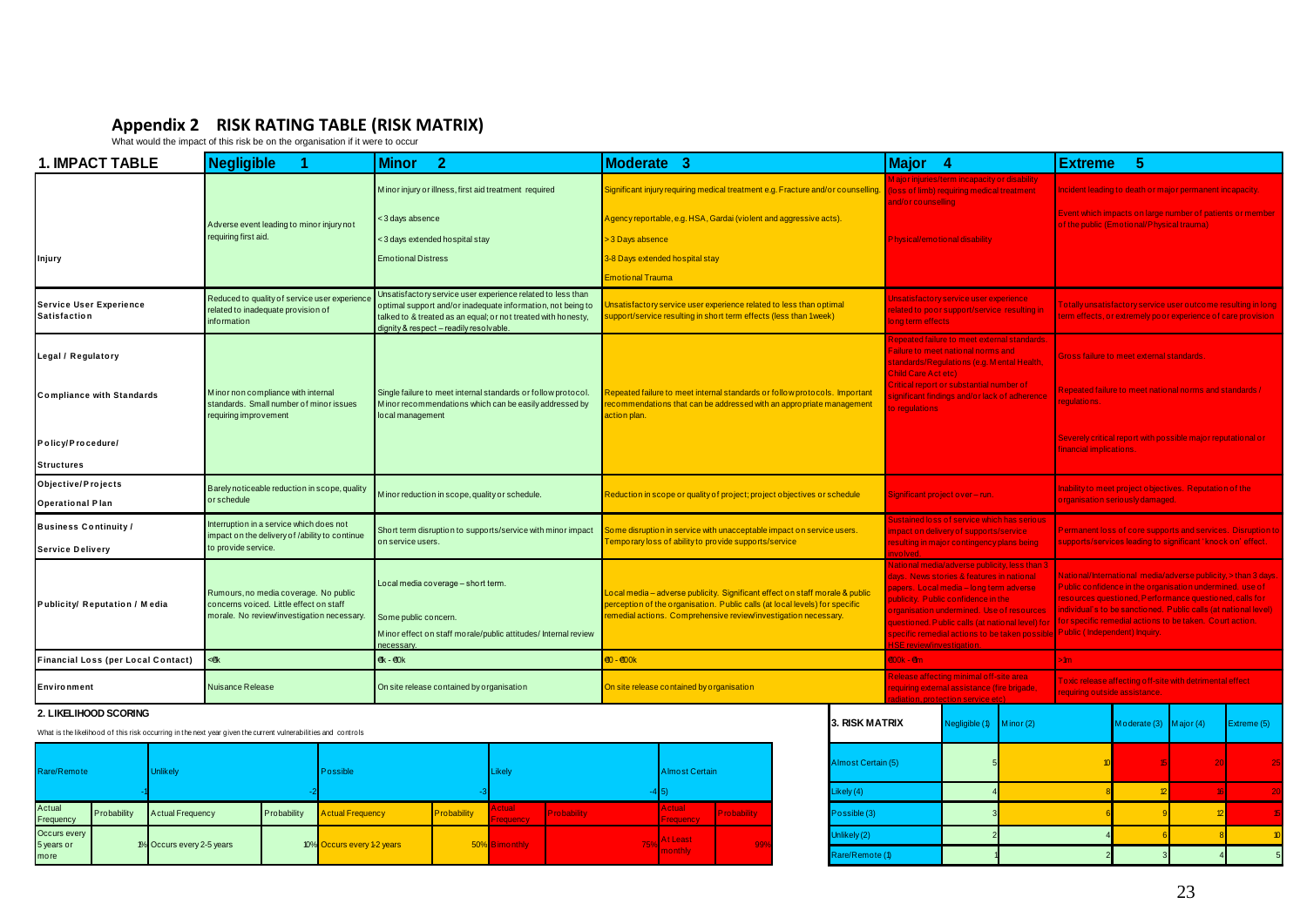![](_page_23_Picture_0.jpeg)

## <span id="page-23-0"></span>**Appendix 3 RISK ASSESSMENT FORM St. Patrick's Centre (Kilkenny)**

![](_page_23_Picture_2.jpeg)

|                                                                                  | Date of Assessment & Planning Meeting: |  |                                             |       |                                               |        |                                           |                                                                                         |                                    |
|----------------------------------------------------------------------------------|----------------------------------------|--|---------------------------------------------|-------|-----------------------------------------------|--------|-------------------------------------------|-----------------------------------------------------------------------------------------|------------------------------------|
| <b>Person Supported:</b>                                                         | <b>D.O.B.</b>                          |  |                                             |       |                                               |        |                                           |                                                                                         |                                    |
| House:                                                                           |                                        |  |                                             |       |                                               |        |                                           |                                                                                         |                                    |
| <b>Meeting attended by:</b>                                                      | Name:                                  |  |                                             | Role: |                                               |        |                                           |                                                                                         |                                    |
|                                                                                  |                                        |  |                                             |       |                                               |        |                                           |                                                                                         |                                    |
|                                                                                  |                                        |  |                                             |       |                                               |        |                                           |                                                                                         |                                    |
|                                                                                  |                                        |  |                                             |       |                                               |        |                                           |                                                                                         |                                    |
| <b>What is the Risk:</b>                                                         |                                        |  |                                             |       |                                               |        |                                           |                                                                                         |                                    |
| <b>Risk Description</b>                                                          | <b>Impact/Vulnerabilities</b>          |  | <b>Existing Controls</b><br><b>Measures</b> |       | <b>Additional Controls</b><br><b>Measures</b> |        | <b>Person's Responsible</b><br>for Action |                                                                                         | <b>Review Date</b>                 |
|                                                                                  |                                        |  |                                             |       |                                               |        |                                           |                                                                                         |                                    |
| <b>Initial Risk</b><br>Likelihood<br><b>Initial Risk Rating</b><br><b>Impact</b> |                                        |  |                                             |       | Likelihood                                    | Impact |                                           | <b>Remaining Risk (To its Lowest Possible Level)</b><br><b>Remaining Risk</b><br>Rating | <b>Status</b><br>(Green/Amber/Red) |
|                                                                                  |                                        |  |                                             |       |                                               |        |                                           |                                                                                         |                                    |